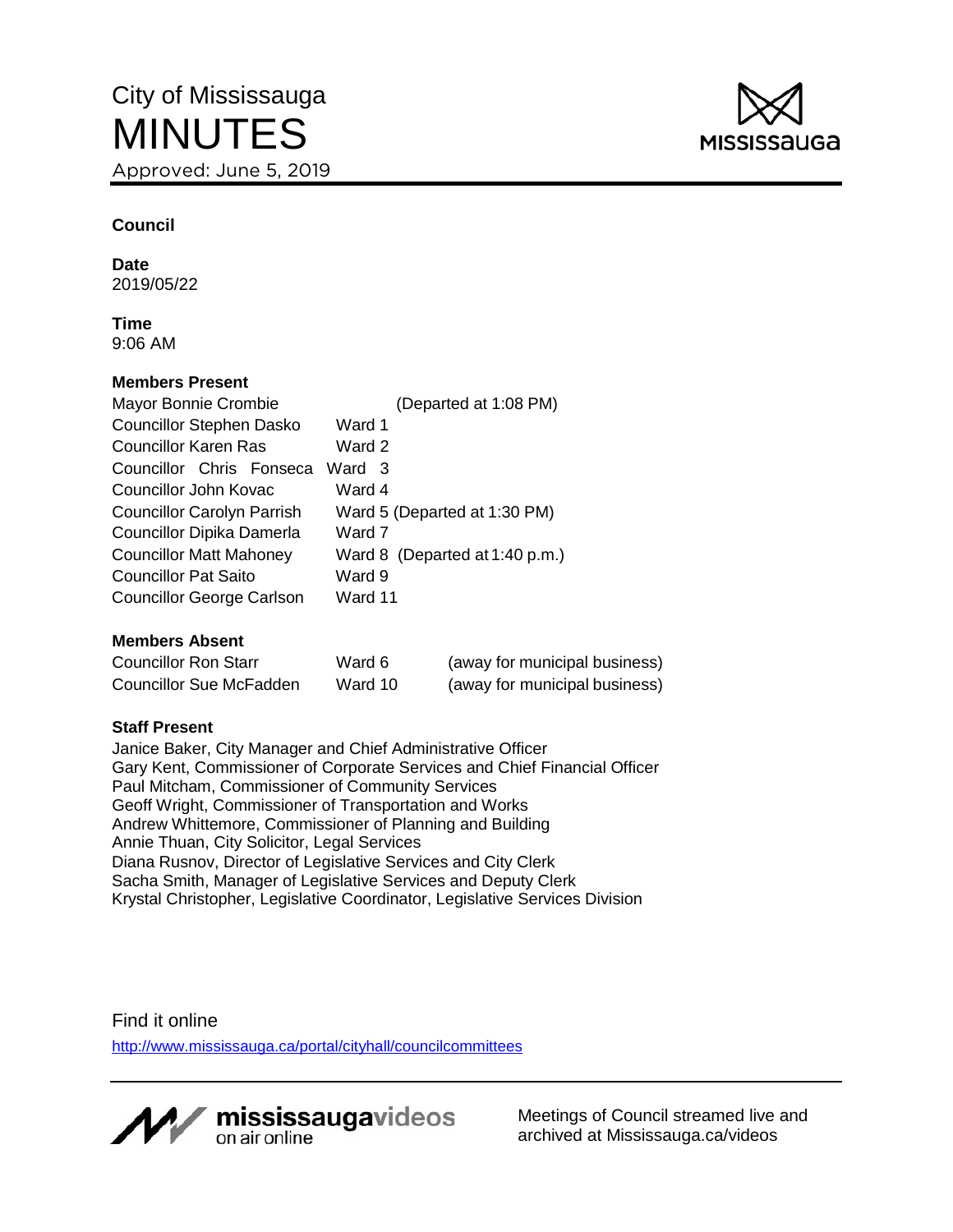#### **1. CALL TO ORDER**

Mayor Crombie called the meeting to order at 9:06 AM

#### **2. INDIGENOUS LAND STATEMENT**

Mayor Crombie recited the Indigenous Land Statement.

#### **3. APPROVAL OF AGENDA**

Councillor Saito requested an addition to the Agenda to include a Motion to amend the Debris By-law (16.4).

Mayor Crombie noted apportionment No. 8756 and 2757 regarding 0 and 7450 Tobrham Road within Item 10.2 would be differed.

Verbal Motion

Moved by: C. Parrish Seconded by: P. Saito

**Carried** 

# 4. **DECLARATION OF CONFLICT OF INTEREST** – Nil.

# **5. MINUTES OF PREVIOUS COUNCIL MEETING**

5.1. Council Draft Minutes - May 8, 2019

Verbal Motion

Moved by: G. Carlson Seconded: C. Parrish

That the Minutes of the May 8, 2019 Council meeting be approved, as presented.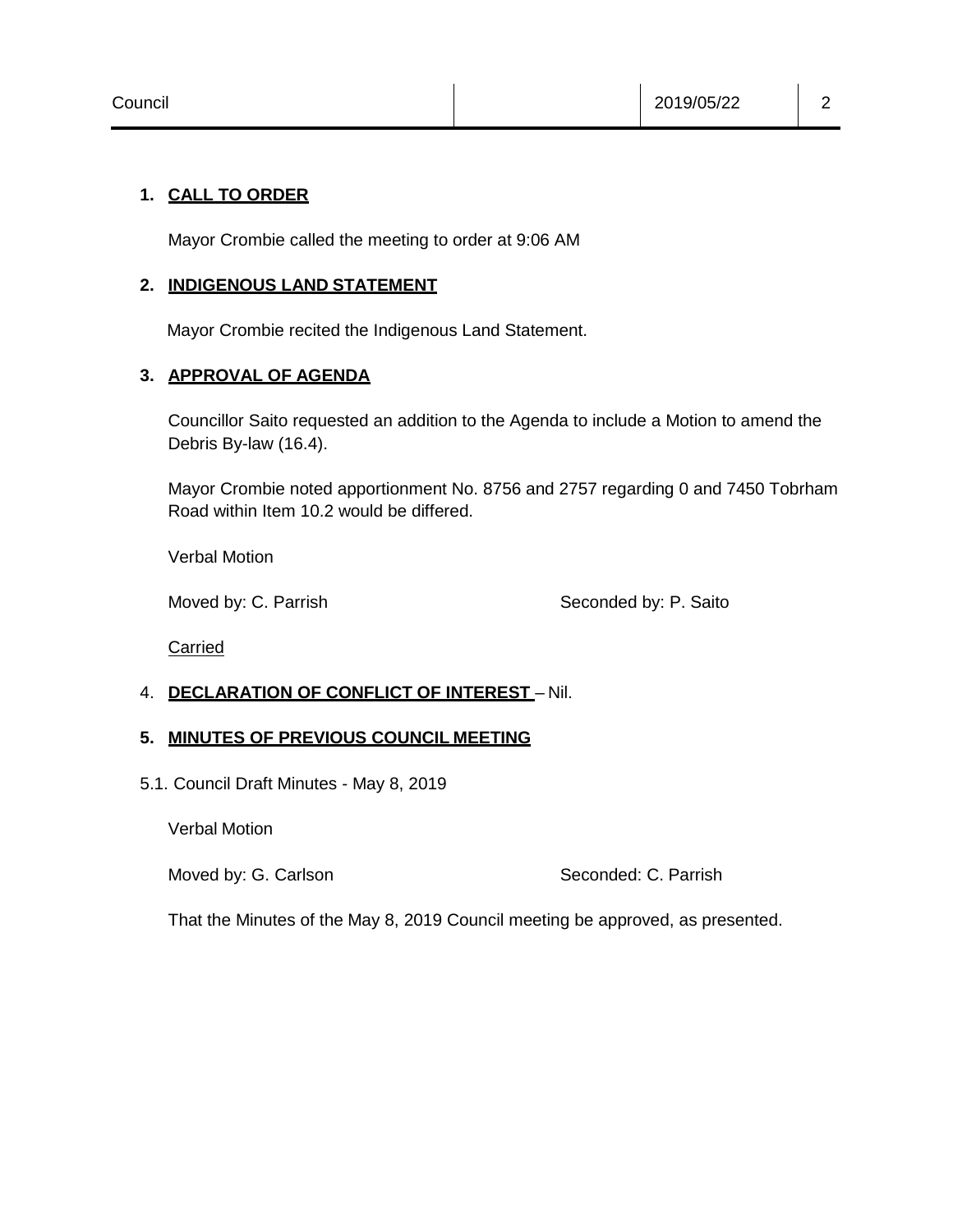#### **6. PRESENTATIONS**

#### 6.1. Dr. Arthur Wood Award

Peter Westbrook, Chair of Traffic Safety Council presented the Dr. Arthur Wood Award to Heather Relf, Citizen Member, Traffic Safety Council. The Mayor and Members of Council congratulated Ms. Relf and thanked her for her for her contributions.

# 6.2. Toronto Scottish Regiment – Emergency Flood Operations, Recognition and **Appreciation**

Graham Walsh, Deputy City Solicitor and Commanding Officer of the Toronto Scottish Regiment spoke to the efforts Toronto Scottish Regiment and fellow-soldiers who assisted Bracebridge and Ottawa after the flooding crisis. The Mayor and Members of Council honoured and thanked Mr. Walsh and fellow soldiers for their efforts.

#### 6. **DEPUTATIONS**

#### 7.1 Tax Adjustments/ Tax Apportionments

Mayor Crombie requested if any member of the public would like to speak regarding this item and noted that 0 and 7450 Tobraham Road in the Report for Item 10.2 was deferred.

No member of the public requested to speak regarding this item.

Item 10.1 and 10.2

#### 7.2. Youth Troopers for Global Awareness

Carlee Hansen, Maleeha Baig and Liban Mohammed, Youth Troopers for Global Awareness spoke to Council regarding their non-profit social enterprise café and gave an overview of the following: priorities and services provided to the community; impacts; the need of more collaborative spaces in the City; lack of funding; resources and assistance with funding.

Mayor and Members of Council congratulated them on their efforts and programming. Councillor Fonseca spoke to their program making connections with Philip Popcock High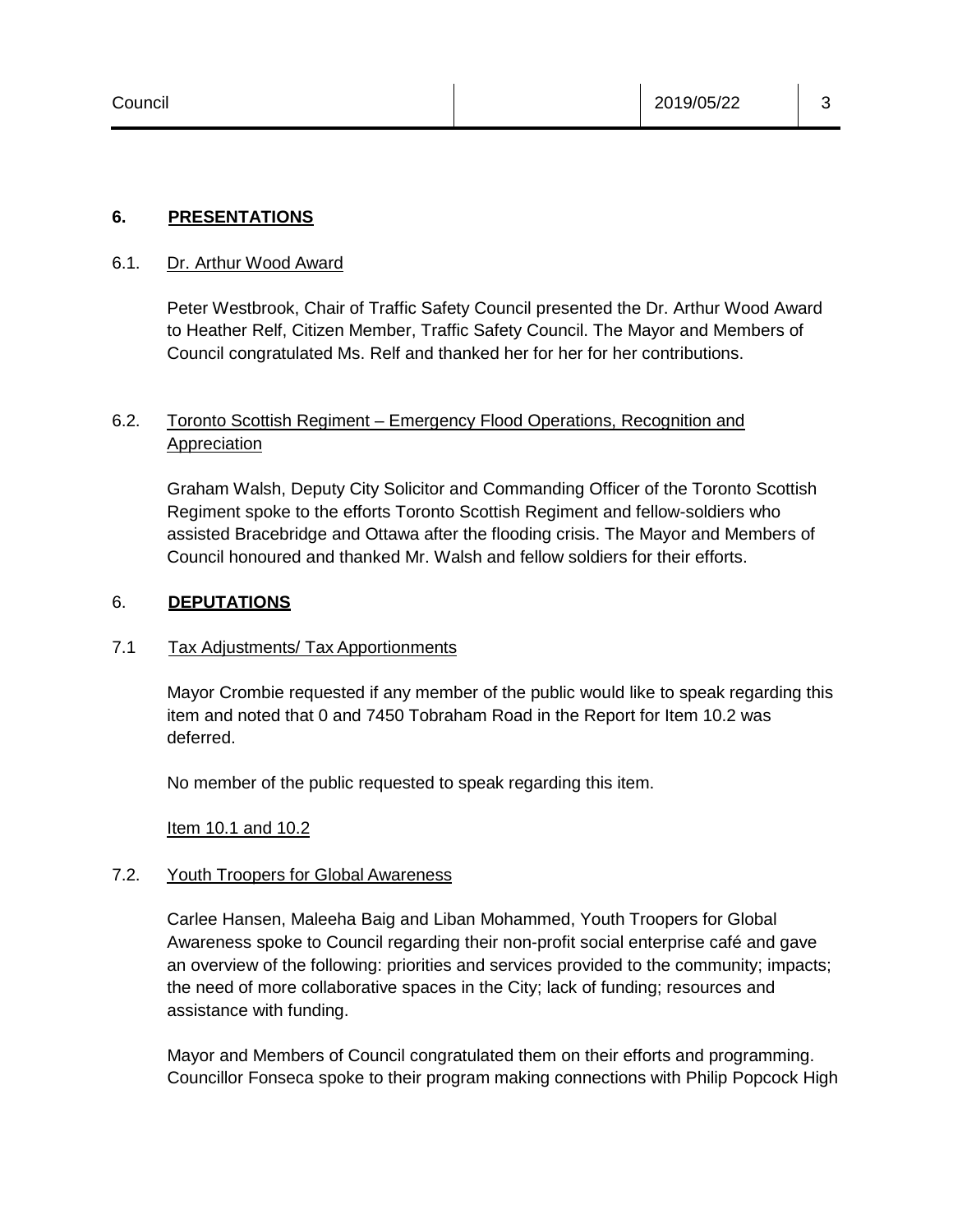School and asked the last time they applied for a grant. Ms. Baig advised they were approved for \$15,000 in funding from the Mississauga Arts Council.

Councillor Mahoney agreed to meet with Ms. Hansen, Ms. Baig and Ms. Mohammed.

# 7.3. Jim Judge, Board of Directors, Small Arms Society on the Blooming Boulevards Pollinator Garden Pilot Project

Item 7.3 and Item 7.4 were discussed together

# 7.4. Jeanne McRight, Director of Blooming Boulevards on the Blooming Boulevards Pollinator Garden Pilot Project

Jim Judge, Board of Directors, Small Arms Society and Jeanne McRight, Director of Blooming Boulevards spoke regarding the request to waive the permit fees associated with boulevard gardens, in support of the Blooming Boulevards Pollinator Garden Pilot Project.

Members of Council and Staff spoke in support of boulevard gardens. Councillor Kovac raised a question regarding height restrictions for plants. Ms. McRight advised the restriction is one metre. Geoff Wright, Commissioner of Transportation and Works spoke to the by-law that stipulates the requirements and advised there have been no issues with boulevard gardens.

Items 14.1.1. and 15.1. was addressed at this time.

0112-2019 Moved by: S. Dasko Seconded by: K. Ras

WHEREAS the City of Mississauga approved amendments to the Encroachment By-law 0057-2004 in 2016 to allow for Boulevard Garden encroachments;

AND WHEREAS the application fee for a Boulevard Gardens permit is \$52.00 under the Transportation and Works Fees and Charges By-law 0226-2018;

AND WHEREAS the population of pollinator insects such as bees in in decline;

AND WHEREAS pollinator insects such as bees are important to the production of our food source such as fruits and vegetables;

AND WHEREAS the City of Mississauga has received a request to waive the Boulevard Gardens permit fee for a pilot project to run for a period of three years and beginning May 22, 2019, where boulevard plots will be planted as pollinator gardens in an effort to help increase the bee and pollinator insect population in the City of Mississauga (the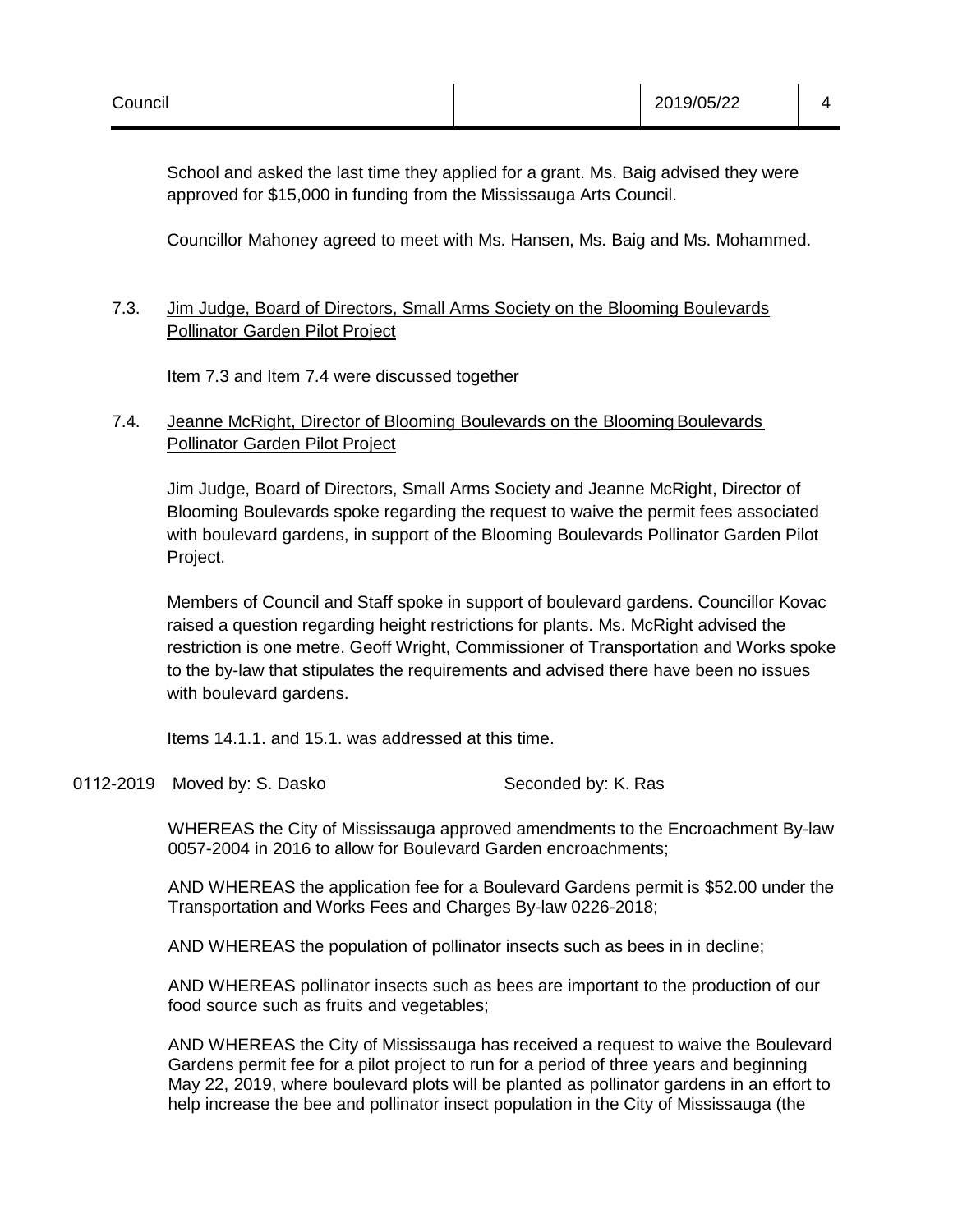.

"Blooming Boulevard Pilot Project"); Boulevard Pollinator Garden Pilot Project,

NOW THEREFORE BE IT RESOLVED:

THAT THE NOTWITHSTANDING THE PROVISIONS OF THE City of Mississauga Encroachment Bylaw 0057-2004 and the Transportation and Works Fees and Charges By-law 0226-2018, as amended, the City of Mississauga waive all fees association with the Boulevard Gardens permit for applicants proposing to plant pollinator boulevard gardens under the Blooming Boulevards Pilot Project for the duration of the project

| <b>RECORDED VOTE</b>   | YES | NO. | <b>ABSENT</b> | <b>ABSTAIN</b> |
|------------------------|-----|-----|---------------|----------------|
| Mayor B. Crombie       | X   |     |               |                |
| Councillor S. Dasko    | X   |     |               |                |
| Councillor K. Ras      | X   |     |               |                |
| Councillor C. Fonseca  | X   |     |               |                |
| Councillor J. Kovac    | X   |     |               |                |
| Councillor C. Parrish  | X   |     |               |                |
| Councillor R. Starr    |     |     | X             |                |
| Councillor D. Damerla  | X   |     |               |                |
| Councillor M. Mahoney  | X   |     |               |                |
| Councillor P. Saito    | X   |     |               |                |
| Councillor S. McFadden |     |     | x             |                |
| Councillor G. Carlson  | X   |     |               |                |

Carried  $(10, 0, 2 -$  Absent)

#### 7.5. Letter Sent to Residents Regarding Leaving Peel Region

David Sutherland, Ward 8 Resident spoke to the recent letter sent to residents regarding leaving Peel Region. Mr. Sutherland raised his concerns regarding the impact it has on residents and spoke to the possibility of remaining in the Region of Peel and amalgamation.

Members of Council spoke to the City reviewing all options, challenges and communication to residents.

Mayor Crombie spoke to the Regional Governance Town Hall meeting held in April, addressing resident's concerns, cost of amalgamation and the importance of Civic pride.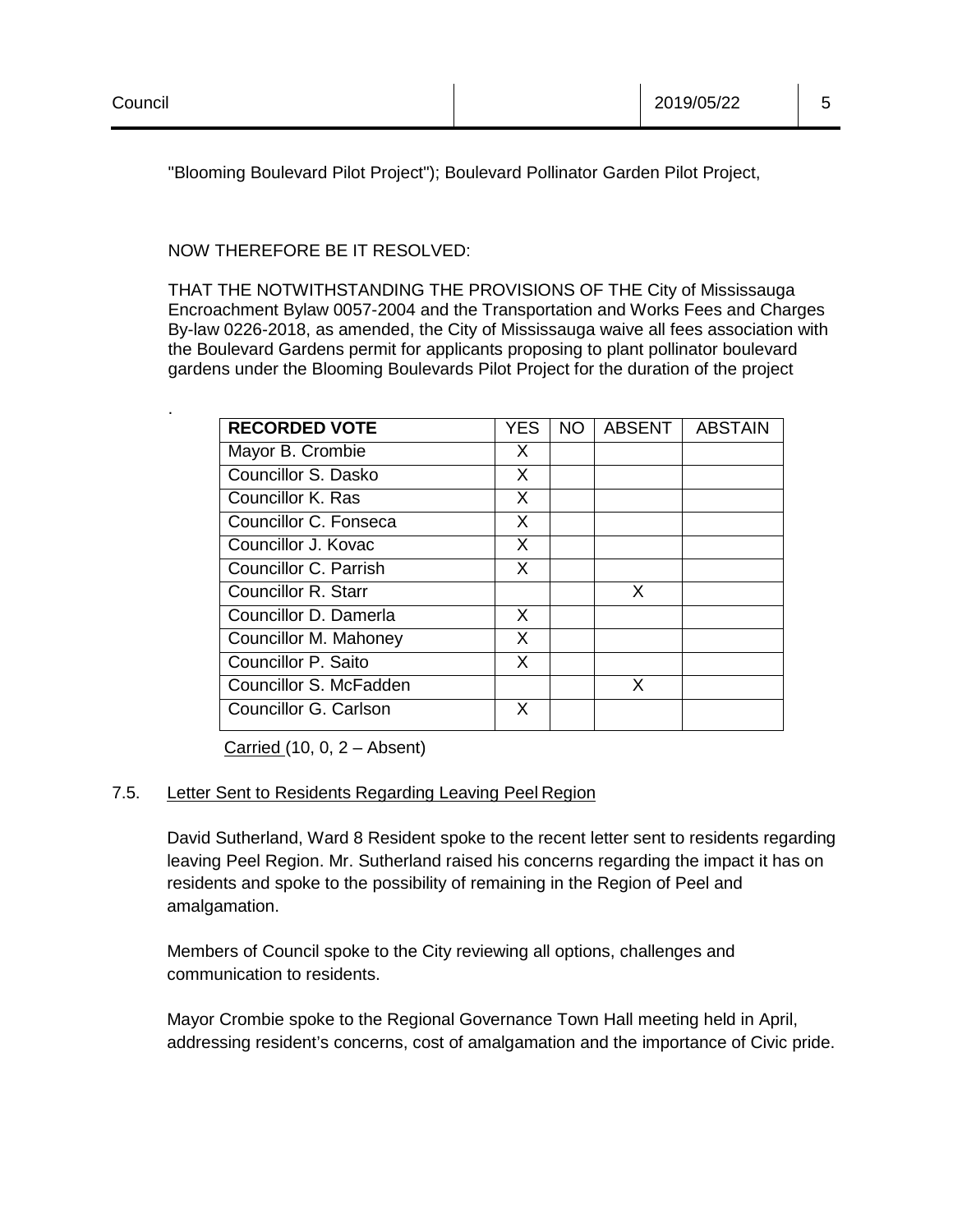#### 7.6 Annie Parker Foundation

Annie Parker spoke to Council regarding the S.T.A.R.S. (Survivors Tell a Real Story) Event happening on June 2, 2019 at the Living Arts Centre. Ms. Parker shared her experiences with Cancer; spoke to the mission of the Annie Parker Foundation and thanked sponsors for their support.

Mayor Crombie congratulated and thanked Ms. Parker for her work.

# 7.7 Jason Bevan, Director City Planning Strategies with respect to Ontario's Housing Supply Action Plan and Implications for Mississauga.

Jason Bevan, Director, City Planning Strategies spoke regarding Bill 108 and the implications it has for Mississauga. Mr. Bevan highlighted the affects the changes will have and spoke to the following: the implications on land use; non-alignment with the City's housing strategy; community benefits charges – combining services into one charge; impact on revenue; lack of additional services; affects on Planning Act (Act) timelines and appeals.

Members of Council raised concerns regarding Bill 108 and how it will impact the City. Questions were raised regarding phasing of Developmental Charges (DC), withholding application approvals for infrastructure, affordable housing, DC rates, timeframe for appeals, public relations campaign to highlight how DC will impact the City, applicants that are currently in the process and planning outcome.

In response to questions from Members of Council, Mr., Bevan provided additional information about the Act and spoke to community benefit charges, determining how much funds are collected, transitioning and challenges.

Gary Kent, Commissioner Corporate Services, spoke to the timeframe for appeals.

Janice Baker, City Manager, spoke to not knowing impacts due to lack of information and developing ads/campaigns and the percentage of government fees on a condo.

Lesley Pavan, Director Development and Design, noted development applications are not circulated to MPPs.

Mayor Crombie noted that submissions will be provided to province regarding Bill 108 and potential appearance at the Justice Committee.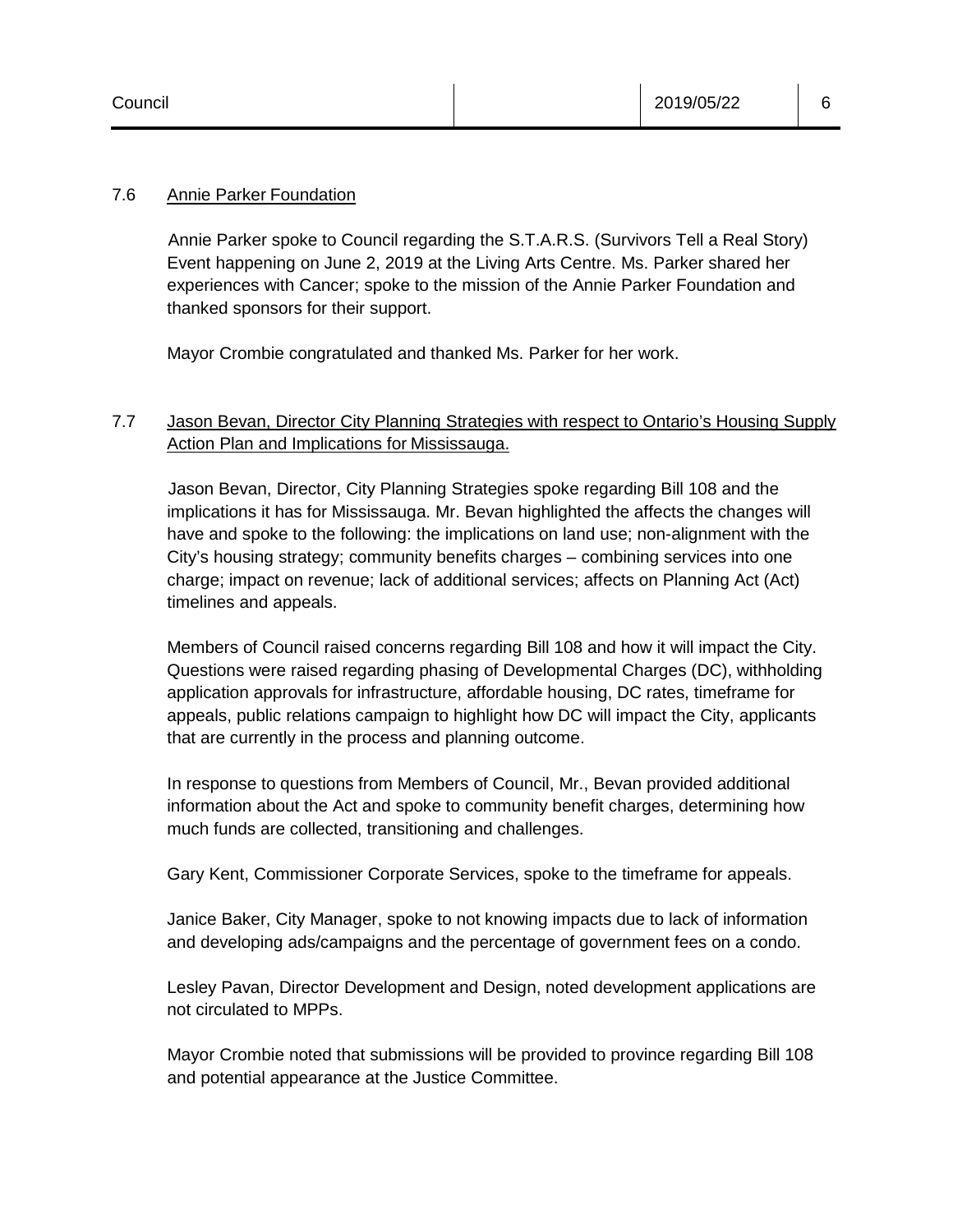#### **8. PUBLIC QUESTION PERIOD - 15 Minute Limit (5 Minutes per Speaker)**

#### 8.1 Emily Dagle regarding item 7.5 and 10.3

Emily Dagle, Ward 3 Resident spoke to items 7.5 and 10.3 on the agenda. Ms. Dagle noted that she is legally blind and raised her concerns regarding the Regional Governance mail out letter that was sent was not in accessible format. Ms. Dagle spoke to the lack of accessible information for soup kitchens in the City and raised concerns with Bill 108, low income and accessible housing

Gary Kent, Commissioner Corporate Services, noted that accessible information is provided upon request but will look into it further.

Andrew Whittemore, spoke to Bill 108 as it relates to accessibility and noted accessibility has to do with the Building Code.

Councillor Fonseca offered to meet with the Ms. Dagle and noted that social services will not be affected during transition.

Councillor Saito spoke to the input provided to City from the Accessibility Advisory Committee.

#### 8.2 Charlene Haupt and Kathy Easton, MIRANET, regarding item 15.2

Charlene Haupt and Kathy Easton, MIRANET, spoke to their concerns regarding Notice of Motion, item 15.2, and enquired about why the funds were not disclosed earlier during the budget proccess

Members of Council spoke how the funds are to be spent, Gas Tax and when it became available. Janice Baker, City Manager noted that the funds came from the Federal government Gas Tax after Budget was completed.

Gary Kent, Commissioner Corporate Services, spoke to a future report scheduled for June to outline the process for the Gas Tax.

Councillor Saito suggested an amendment to Motion to include where the funds are coming from.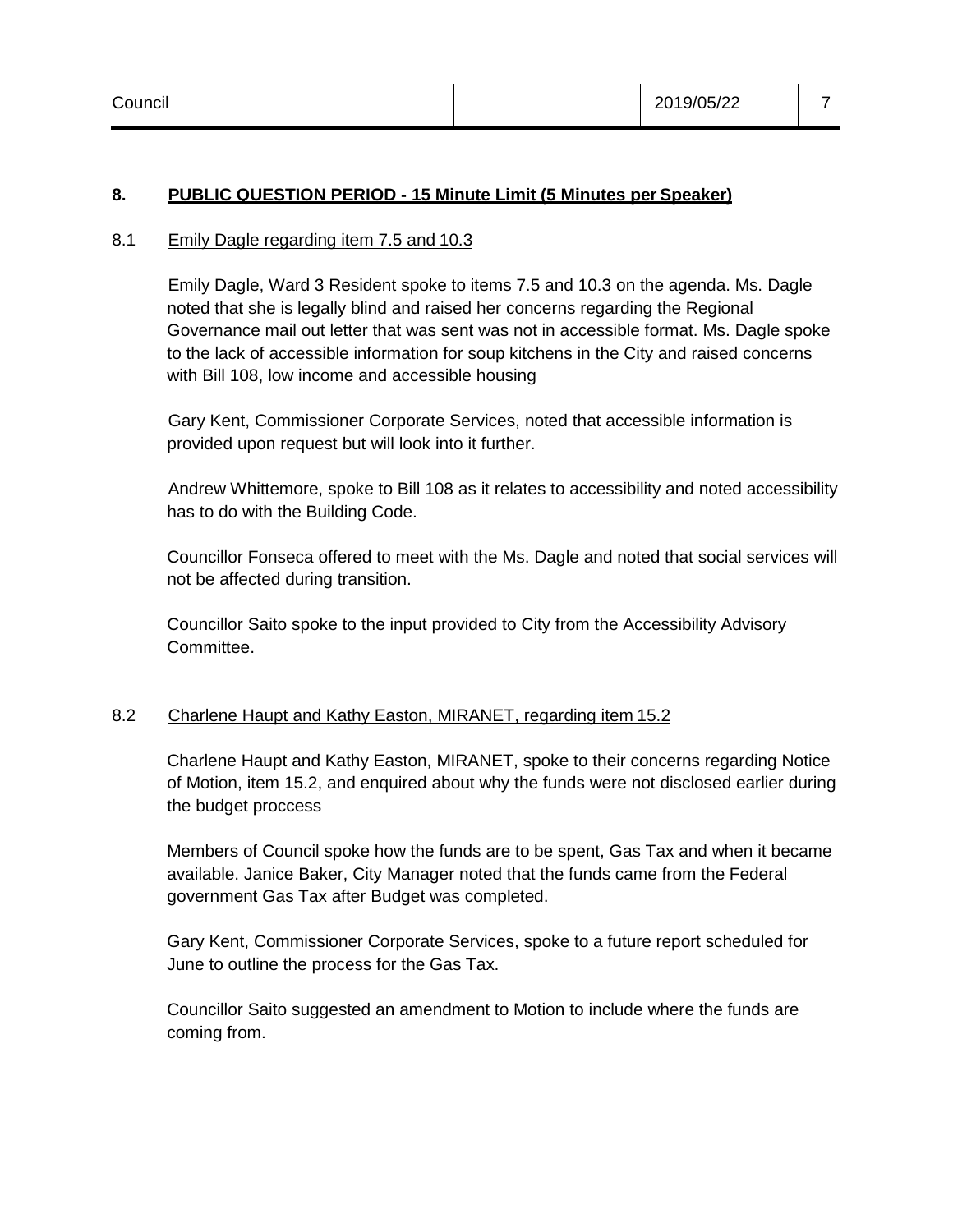#### **9. CONSENT AGENDA**

0113-2019 Moved by: Seconded by:

- 10.1. Tax Adjustment
- 10.2. Apportionment of Taxes
- 10.3. Ontario's Housing Supply Action Plan and Implications for Mississauga.
- 11.1. Audit Committee Report 2-2019 dated May 6, 2019
- 11.2. General Committee Report 10-2019 dated May 15, 2019
- 14.2.1. Correspondence dated May 16, 2019 from the City of Brampton with respect to the Sheridan College U-Pass Program.
- 15.2. Notice of Motion: Tax Capital Reserve
- 15.3. Notice of Motion: Tourism and Marketing Plan
- 15.4. Notice of Motion: Downtown Cooksville Character Area
- 16.1. Motion: Close Session
- 16.2. Motion: Appoint Port Credit BIA Board of Directors
- 16.3. Mississauga designated as Bee City
- 17.1-17.9 By-laws

| <b>RECORDED VOTE</b>   | <b>YES</b> | NO. | <b>ABSENT</b> | <b>ABSTAIN</b> |
|------------------------|------------|-----|---------------|----------------|
| Mayor B. Crombie       | X          |     |               |                |
| Councillor D. Dasko    | X          |     |               |                |
| Councillor K. Ras      | X          |     |               |                |
| Councillor C. Fonseca  | X          |     |               |                |
| Councillor J. Kovac    | X          |     |               |                |
| Councillor C. Parrish  | X          |     |               |                |
| Councillor R. Starr    |            |     | X             |                |
| Councillor D. Damerla  | X          |     |               |                |
| Councillor M. Mahoney  | X          |     |               |                |
| Councillor P. Saito    | X          |     |               |                |
| Councillor S. McFadden |            |     | X             |                |
| Councillor G. Carlson  | X          |     |               |                |

Carried  $(10, 0, 2 -$  Absent)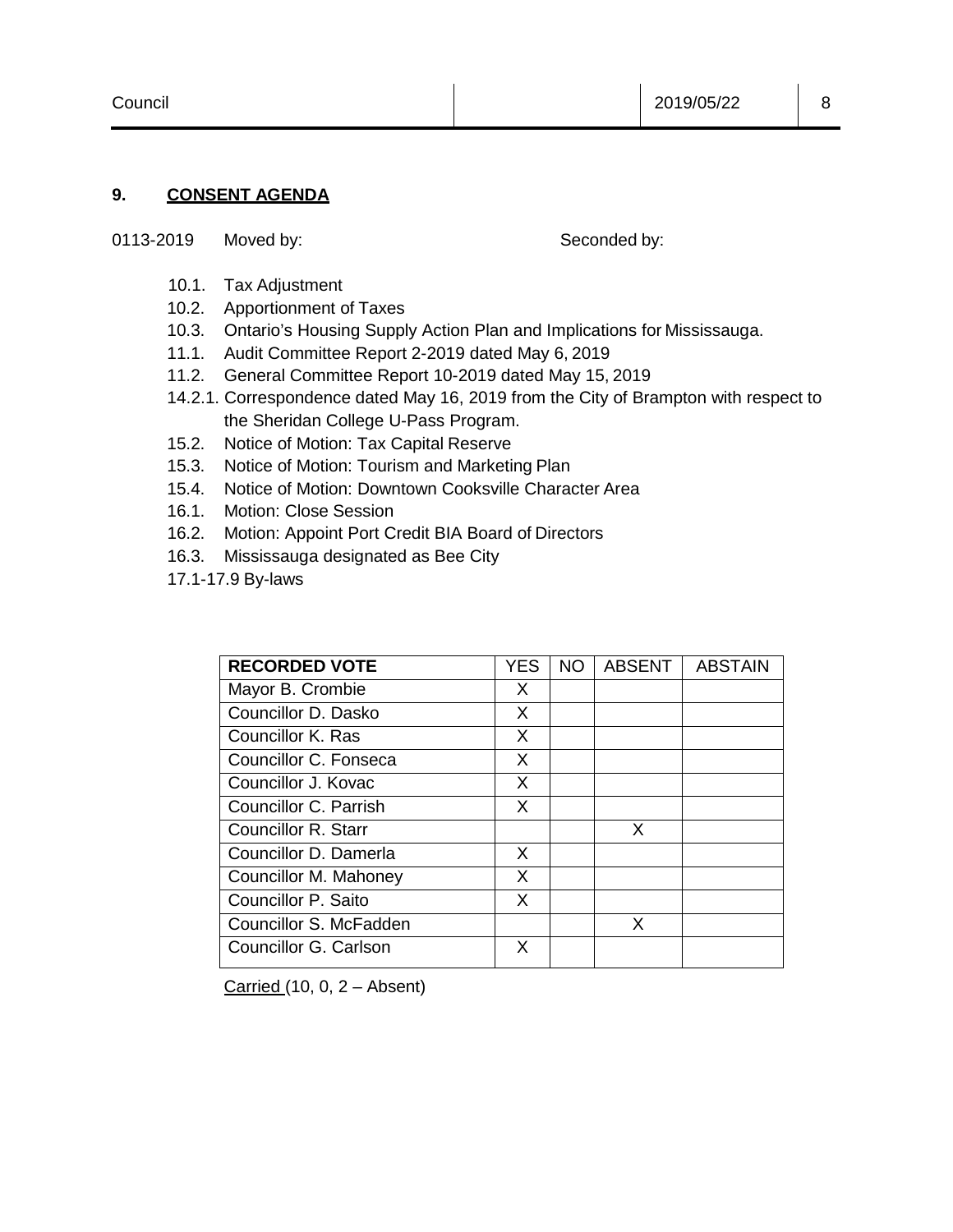#### **10. RESOLUTIONS AS A RESULT OF THE CONSENT AGENDA**

|  | 0114-2019 | Moved by: K. Ras |
|--|-----------|------------------|
|--|-----------|------------------|

#### Seconded by: C. Fonsenca

- 1. That the report of the Commissioner of Corporate Services and Chief Financial Officer dated April 25, 2019 entitled Tax Adjustments pursuant to Section 357 and 358 of the Municipal Act be received.
- 2. That the tax adjustments outlined in Appendix 1 attached to this report for applications for cancellation or refund of taxes pursuant to Sections 357 and 358 of the Municipal Act, be adopted.

| <b>RECORDED VOTE</b>   | YES | NO. | <b>ABSENT</b> | <b>ABSTAIN</b> |
|------------------------|-----|-----|---------------|----------------|
| Mayor B. Crombie       | X   |     |               |                |
| Councillor S. Dasko    | X   |     |               |                |
| Councillor K. Ras      | X   |     |               |                |
| Councillor C. Fonseca  | X   |     |               |                |
| Councillor J. Kovac    | X   |     |               |                |
| Councillor C. Parrish  | X   |     |               |                |
| Councillor R. Starr    |     |     | X             |                |
| Councillor D. Damerla  | X   |     |               |                |
| Councillor M. Mahoney  | X   |     |               |                |
| Councillor P. Saito    | X   |     |               |                |
| Councillor S. McFadden |     |     |               |                |

Carried (10, 0, 2 – Absent)

#### 0115-2019 Moved by: M. Mahoney Seconded by: D. Damerla

- 1. That the report of the Commissioner of Corporate Services and Chief Financial Officer dated April 29, 2019 entitled Apportionment of Taxes bereceived.
- 2. That the recommended apportionment of taxes and payments set out in Appendix 1 attached to this report be approved, with the exception of matters 8756 and 8757 0 and 7450 Tobram Road which were deferred.

| <b>RECORDED VOTE</b> |  | YES   NO   ABSENT   ABSTAIN |
|----------------------|--|-----------------------------|
| Mayor B. Crombie     |  |                             |
| Councillor S. Dasko  |  |                             |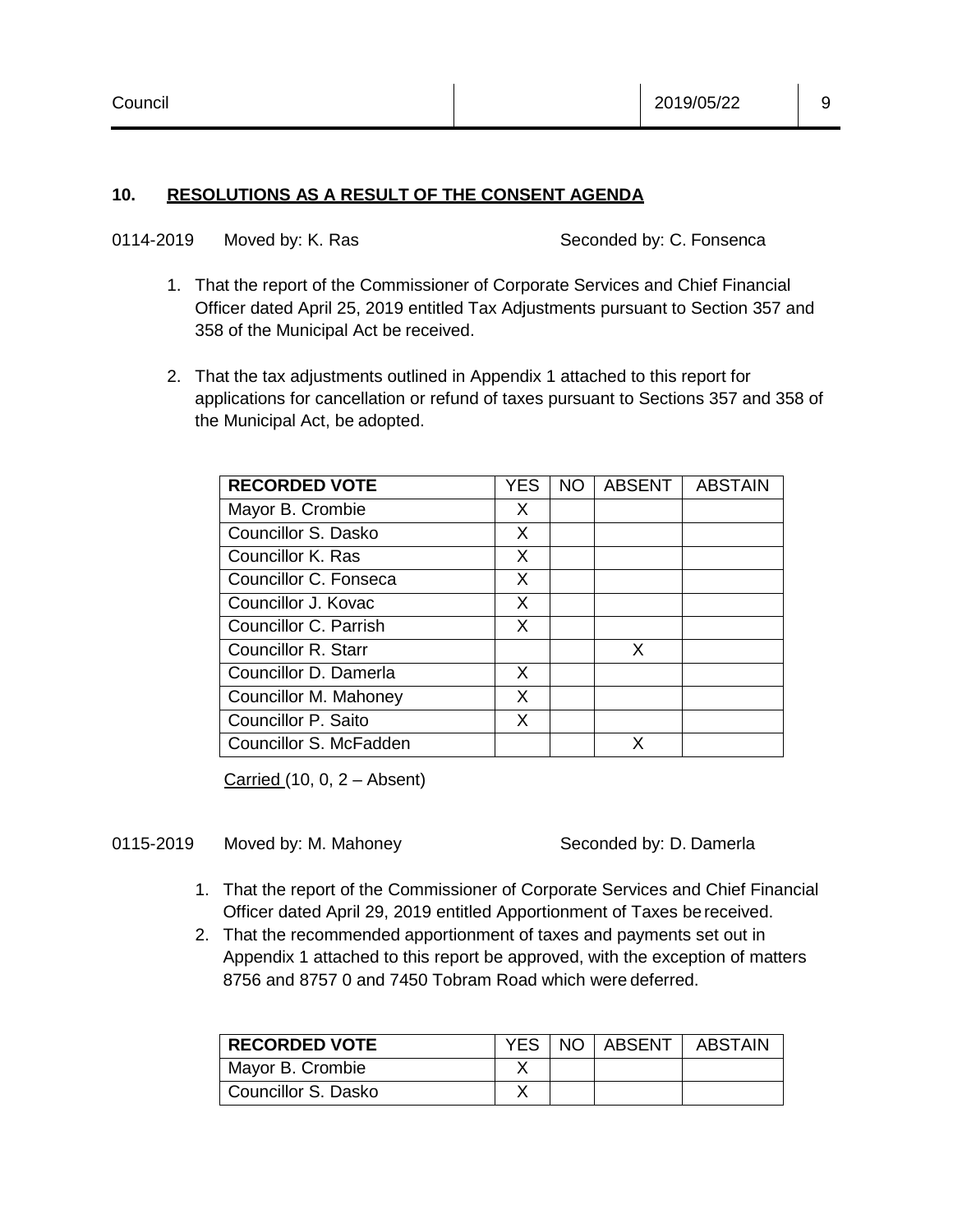| Councillor K. Ras      | X  |   |  |
|------------------------|----|---|--|
| Councillor C. Fonseca  | X  |   |  |
| Councillor J. Kovac    | X  |   |  |
| Councillor C. Parrish  | X  |   |  |
| Councillor R. Starr    |    | X |  |
| Councillor D. Damerla  | X. |   |  |
| Councillor M. Mahoney  | X  |   |  |
| Councillor P. Saito    | X. |   |  |
| Councillor S. McFadden |    | X |  |
| Councillor G. Carlson  | x  |   |  |
|                        |    |   |  |

Carried  $(10, 0, 2 -$  Absent)

#### 0116-2019 Moved by: G. Carlson Seconded by: C. Parrish

- 1. That the report titled *"Housing Supply Action Plan and Implications for Mississauga"*  from the Commissioner of Planning and Building, dated May 21, 2019, be received for information.
- 2. That Council endorse positions and recommendations contained and appended to this report, and authorize staff to prepare additional detailed comments on Bill 108 and any associated regulations, as needed.
- 3. That the Mayor or designate be authorized to make submissions to theStanding Committee with respect to issues raised in this report, or to otherwise provide comments in writing as part of the Ministry's public consultation process.
- 4. That the City Clerk forward this report to the Ministry of Municipal Affairs and Housing; the Ministry of Natural Resources and Forestry; and the Ministry of Environment, Conservation and Parks; Mississauga's Members of Provincial Parliament (Deepak Anand, Member of Mississauga Malton; Rudy Cuzzetto, Member of Mississauga – Lakeshore; Natalia Kusendova, Member for Mississauga Centre; Kaleed Rasheed, Member for Mississauga East – Cooksville; Sheref Sabawy, Member of Mississauga – Erin Mills; Nina Tangri, Member of Mississauga – Streetsville), the Association for Municipalities Ontario, and the Region of Peel.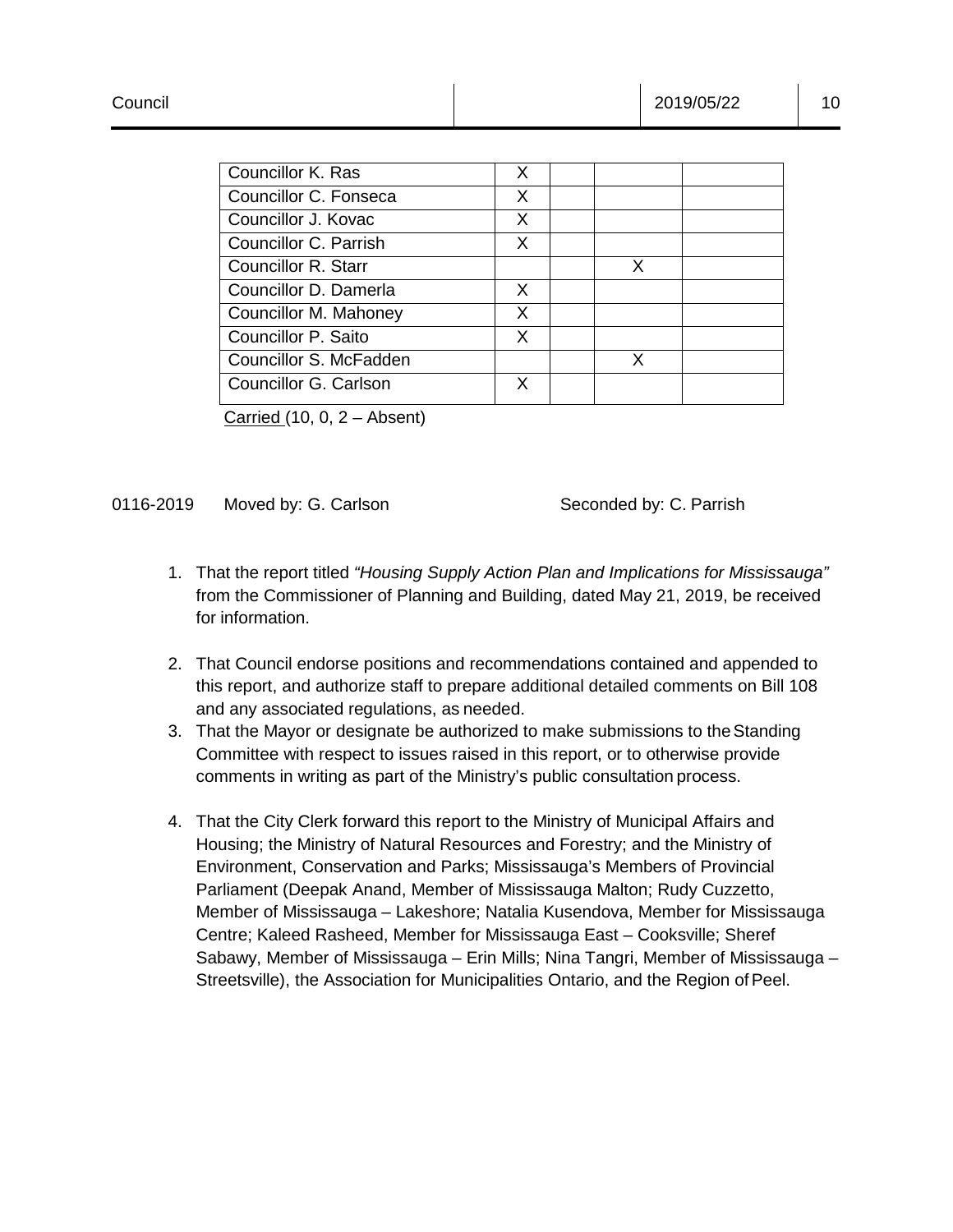| <b>RECORDED VOTE</b>       | YES | NO. | <b>ABSENT</b> | ABSTAIN |
|----------------------------|-----|-----|---------------|---------|
| Mayor B. Crombie           | X   |     |               |         |
| Councillor S. Dasko        | X   |     |               |         |
| Councillor K. Ras          | X   |     |               |         |
| Councillor C. Fonseca      | X   |     |               |         |
| Councillor J. Kovac        | X   |     |               |         |
| Councillor C. Parrish      | X   |     |               |         |
| <b>Councillor R. Starr</b> |     |     | X             |         |
| Councillor D. Damerla      | X   |     |               |         |
| Councillor M. Mahoney      | X   |     |               |         |
| Councillor P. Saito        | X   |     |               |         |
| Councillor S. McFadden     |     |     | x             |         |
| Councillor G. Carlson      | X   |     |               |         |

Carried (10, 0, 2 –Absent)

#### Approved Recommendations – Audit Committee Report 2 – 2019

#### AC-0006-2019

That the deputation from Mark Beauparlant, Manager, Financial and Treasury Services regarding an update of the 2018 Financial Statements be received.

#### AC-0007-2019

That the 2018 External Audit Findings Report dated April 22, 2019 from the Commissioner of Corporate Services and Chief Financial Officer, which includes the Audit Findings Report from KPMG for the fiscal year 2018 for the City of Mississauga (City), be received for information.

#### AC-0008-2019

That the report dated April 26, 2019 from the Director of Internal Audit with respect to final audit reports:

- 1. Corporate Services Department, Finance Division, Payroll Section Non-Union Payroll Audit;
- 2. Community Services Department, Library Services Division, Digital Library Services & Collections Section – Library Acquisitions Audit; and,
- 3. Corporate Services Department, Finance Division, Financial & Treasury Service Section – 2018 Investments Audit.

be received for information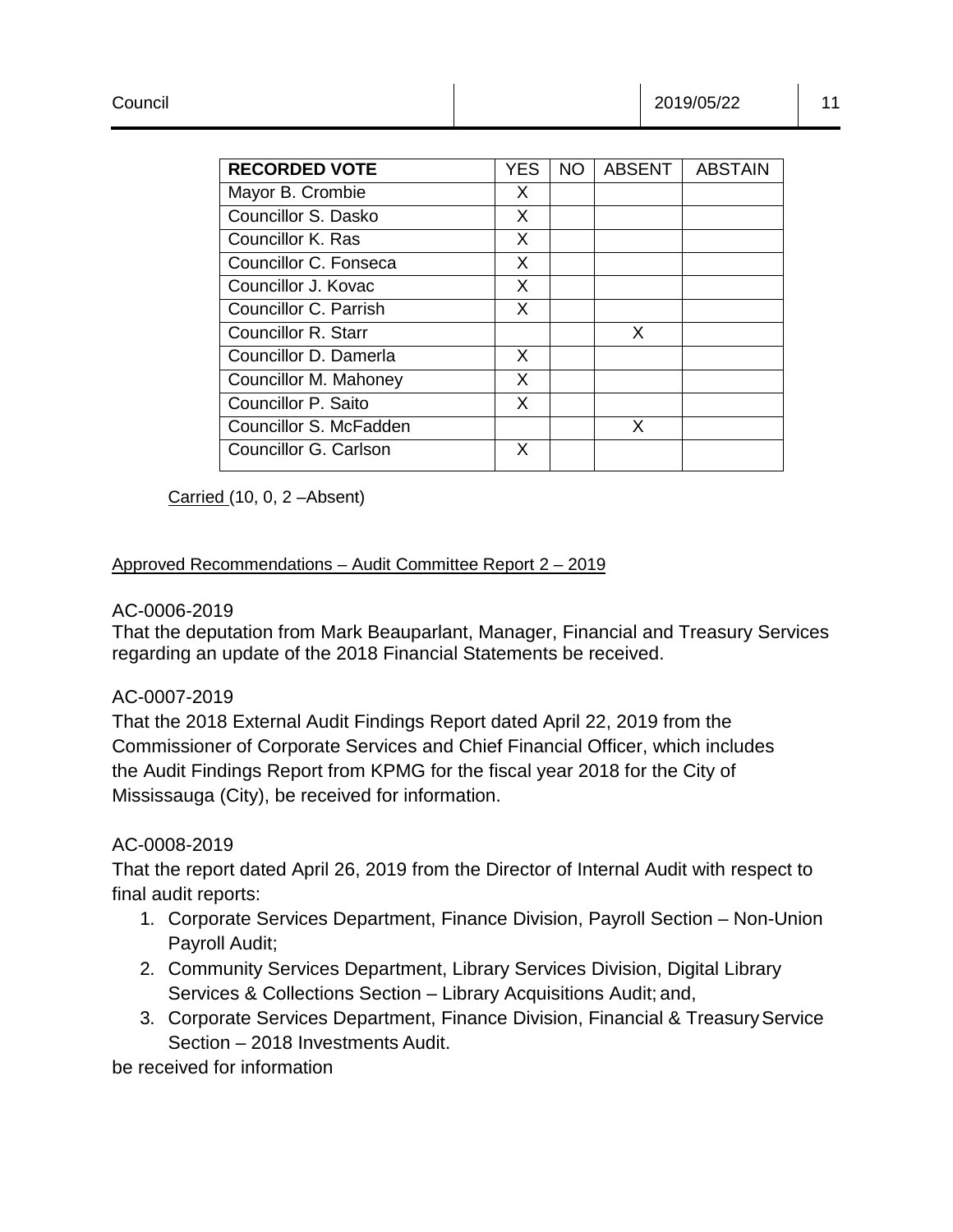| Council | 2019/05/22 | $\overline{A}$<br>ے . |
|---------|------------|-----------------------|
|         |            |                       |

# AC-0009-2019

That the 2018 Audited Financial Statements for City of Mississauga (consolidated), City of Mississauga Public Library Board, City of Mississauga Trust Funds, Clarkson Business Improvement Area, Port Credit Business Improvement Area, Streetsville Business Improvement Area, Malton Business Improvement Area, and Enersource Corporation be received as information.

#### 0117-2019 Moved by: D. Damerla Seconded by: M. Mahoney

| <b>RECORDED VOTE</b>   | YES | NO. | ABSENT | <b>ABSTAIN</b> |
|------------------------|-----|-----|--------|----------------|
| Mayor B. Crombie       | X   |     |        |                |
| Councillor S. Dasko    | X   |     |        |                |
| Councillor K. Ras      | X   |     |        |                |
| Councillor C. Fonseca  | X   |     |        |                |
| Councillor J. Kovac    | X   |     |        |                |
| Councillor C. Parrish  | X   |     |        |                |
| Councillor R. Starr    |     |     | X      |                |
| Councillor D. Damerla  | X   |     |        |                |
| Councillor M. Mahoney  | X   |     |        |                |
| Councillor P. Saito    | X   |     |        |                |
| Councillor S. McFadden |     |     | x      |                |
| Councillor G. Carlson  | X   |     |        |                |

Carried (10, 0, 2 –Absent)

# Approved Recommendations – General Committee Report 10 -2019

#### GC-0263-2019

That staff be directed to work with Legal to enter into an encroachment agreement with the resident located at 6131 Cheega Court and that the agreement come back to General Committee for approval.

(Ward 9)

#### GC-0264-2019

That the Corporate Report dated April 16, 2019 from the Commissioner of Community Services entitled "6131 Cheega Court Encroachment" be received for information. (Ward 9)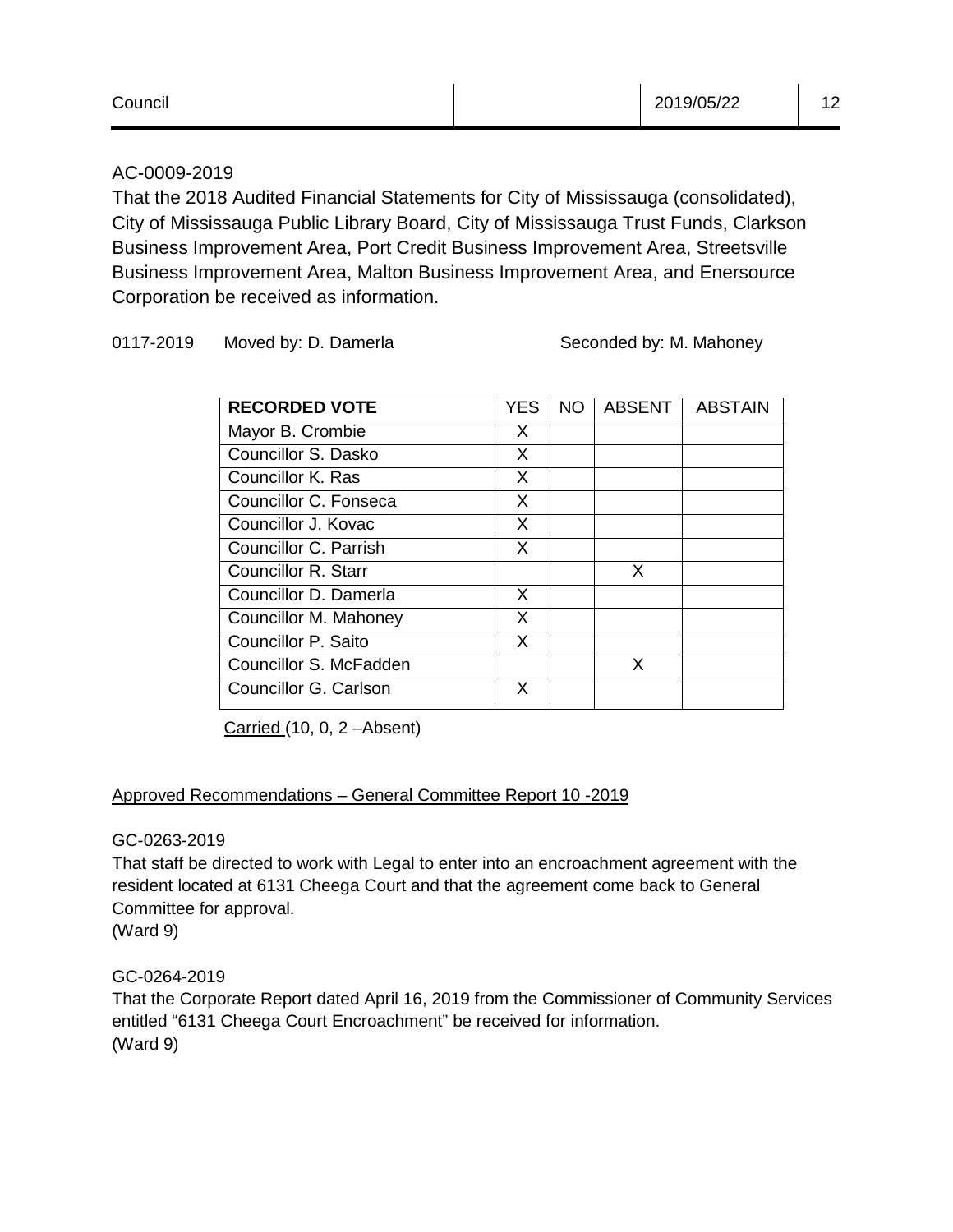| Council |  | 2019/05/22 | ^<br>. J |
|---------|--|------------|----------|
|---------|--|------------|----------|

#### GC-0265-2019

That the deputation by Samuel Rogers, Director of Enforcement and Michael Foley, Manager, Mobile Licensing Enforcement regarding the Transportation Network Company (TNC) Licensing Pilot Project Final Report be received.

#### GC-0266-2019

That the deputation by Sami Khairallah, Peel Taxi Alliance regarding the Transportation Network Company (TNC) Licensing Pilot Project Final Report be received.

# GC-0267-2019

That the deputation by Sarah Piett, Acting Supervisor, Woodlands and Natural Areas regarding the Bee City Canada Designation be received.

#### GC-0268-2019

- 1. That the City of Mississauga be designated as a "Bee City" in accordance with the Bee City Canada Program.
- 2. That Council consider adoption of the Bee City Canada Resolution attached as Appendix 1 to the Corporate Report dated April 2, 2019 from the Commissioner of Community Services entitled "Bee City Canada Designation" and that the signed resolution be submitted to Bee City Canada to receive official Bee City Designation.

#### GC-0269-2019

- 1. That the Commissioner of Community Services and the City Clerk on behalf of the Corporation of the City of Mississauga be authorized to enter into a joint use agreement with the Peel District School Board for a multi-use sports court at Lorne Park Secondary School, including necessary agreements and documents ancillary thereto, all in a form satisfactory to Legal Services;
- 2. That \$125,000 (City's 50% cost share) be funded through existing capital PN A19330 Sports Field Maintenance, Design and Reconstruction Various Neighbourhood Parks and provided to the Peel District School Board for the capital construction of a multi-use sports court.
- 3. That all necessary By-laws be enacted.

# (Ward 2)

# GC-0270-2019

1. That the report from the Commissioner of Corporate Services and Chief Financial Officer dated April 17, 2019 entitled Designation as a City Standard Recommendation for Adobe for the supply of Adobe software products and maintenance and support services File Ref: Procurement PRC001390, FA.49.335-16 be received.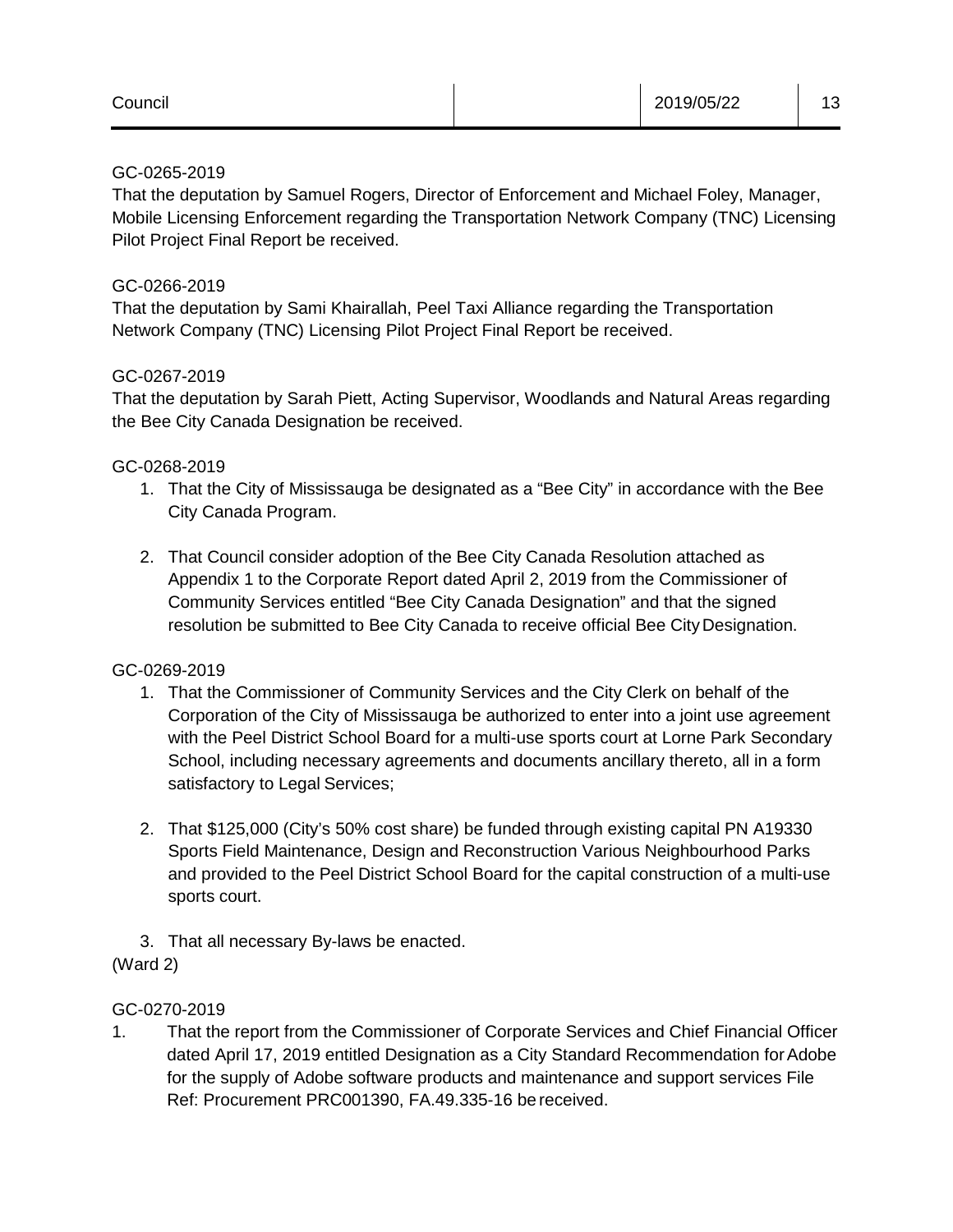- 2. That the Purchasing Agent be authorized to utilize the Province of Ontario's Volume License Agreement (VLA) #OSS\_00522818, to initiate a competitive process for the supply of Adobe software products and maintenance and support services by Adobe authorized resellers (Fulfillment Agents).
- 3. That the Purchasing Agent be authorized to negotiate the inclusion of other Adobe products and services to accommodate the future growth and business requirementsof the City and to execute the necessary contractual documentation to incorporate the additional Adobe products and services as part of the Adoption Agreement.
- 4. That the Purchasing Agent be authorized to execute the necessary contracts for the supply of Adobe software products and maintenance and support services with the Fulfillment Agent chosen through the competitive process referenced above for a three year term at the estimated amount of \$450,000.
- 5. That Council approve Adobe as a City Standard for a period of ten years, in accordance with the City's Purchasing By-law 374-06, as amended.

# GC-0271-2019

- 1. That the report from the Commissioner of Corporate Services and Chief FinancialOfficer dated April 23, 2019 entitled "Designation as a City Standard Recommendation for Commvault Systems (Canada) Inc. for the supply of Commvault products and related services File Ref: PRC001473" be received.
- 2. That Council approve Commvault Systems (Canada) Inc. as a City Standard for the supply of Commvault Complete Backup and Recovery and related services (professional services, support and training) for the term of five years in accordance with the City's Purchasing By-law 374-06, as amended.
- 3. That the Purchasing Agent be authorized to specify Commvault Complete Backup and Recovery and related services including maintenance and support in a competitive procurement process leveraging Commvault's authorized value added resellers channel.

# GC-0272-2019

- 1. That the Line-by-Line Review of the Public Vehicle Licensing By-law 420-04, as amended, be received;
- 2. That the Public Vehicle Advisory Committee (PVAC) continue the Line-by-Line Review at their next meeting;
- 3. That staff incorporate comments from PVAC regarding the Line-By-Line Review into a future report to General Committee, upon completion of the review.

(PVAC-0010-2019)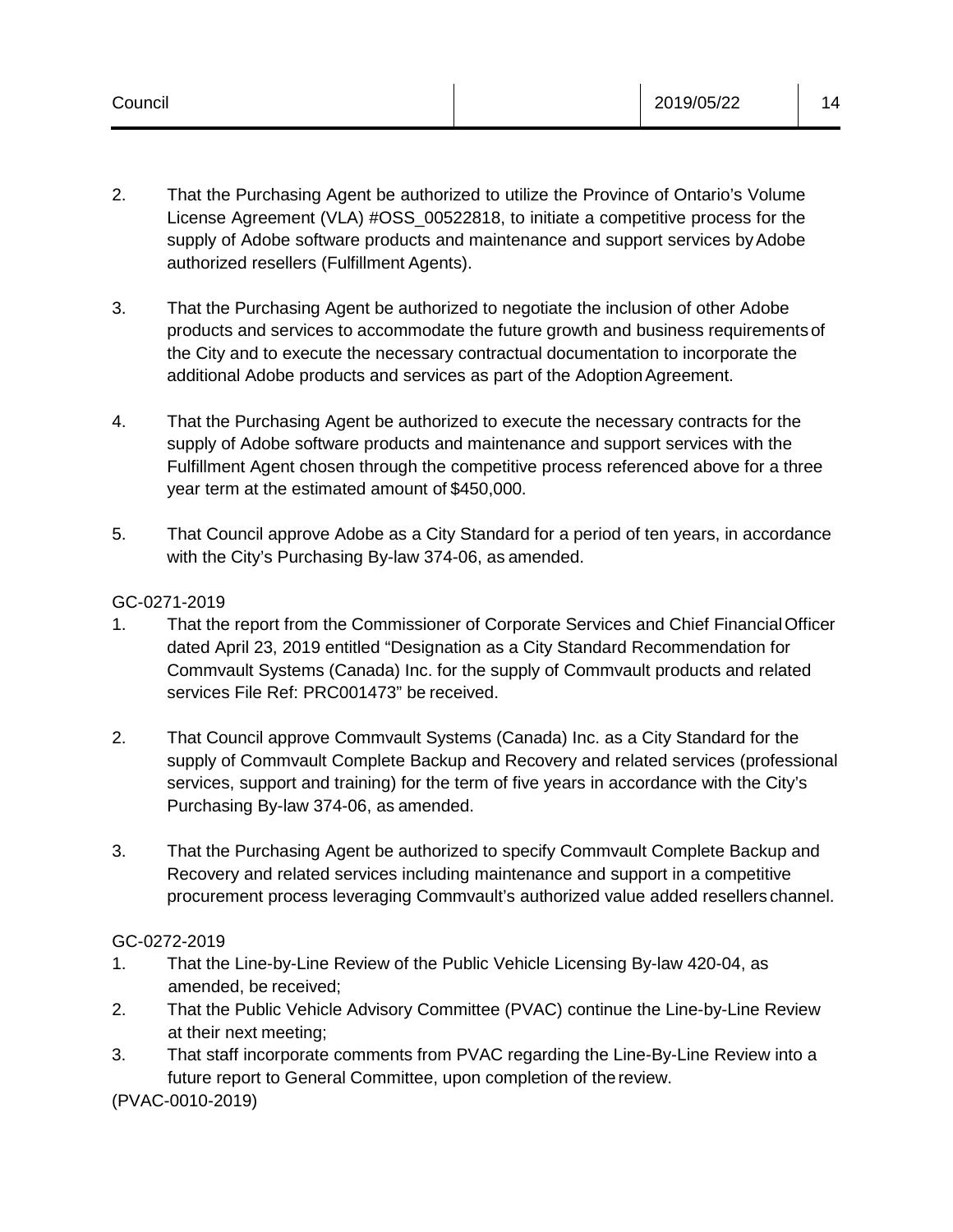#### GC-0273-2019

- 1. That the Public Vehicle Advisory Committee Work Plan be received;
- 2. That staff amend the Work Plan to reflect the current status and bring the amended document forward at the next meeting.

(PVAC-0011-2019)

# GC-0274-2019

That the email dated April 18, 2019 from Peter Pellier, Taxi Industry with respect to the Quebec compensation package for members of the Taxi Industry, be received for information. (PVAC-0012-2019)

#### GC-0275-2019

That Naz Husain be appointed Chair of the Accessibility Advisory Committee for the term ending November 14, 2022 or until a successor is appointed.

#### (AAC-0011-2019)

# GC-0276-2019

That Carol-Ann Chafe and Asim Zaidi be appointed alternating Vice-Chairs of the Accessibility Advisory Committee for the term ending November 14, 2022 or until a successor is appointed. (AAC-0012-2019)

#### GC-0277-2019

- 1. That staff provide an update on the feasibility of installing a charging station for mobility devices at the City of Mississauga's Celebration Square to be implemented during the National Access Awareness Week;
- 2. That staff report back on installing charging stations for mobility devices and be referred to the Facility Accessibility Design Subcommittee to review further recommendations.

(AAC-0013-2019)

#### GC-0278-2019

That the deputation and associated presentation by Anthea Foyer, Project Leader Smart Cities presenting on the Smart City Master Plan be received. (AAC-0014-2019)

#### GC-0279-2019

That the deputation and associated presentation by Kendall Wayow, Manager, Building Services & Operations presenting on the new handrails in the Council Chambers be received. (AAC-0015-2019)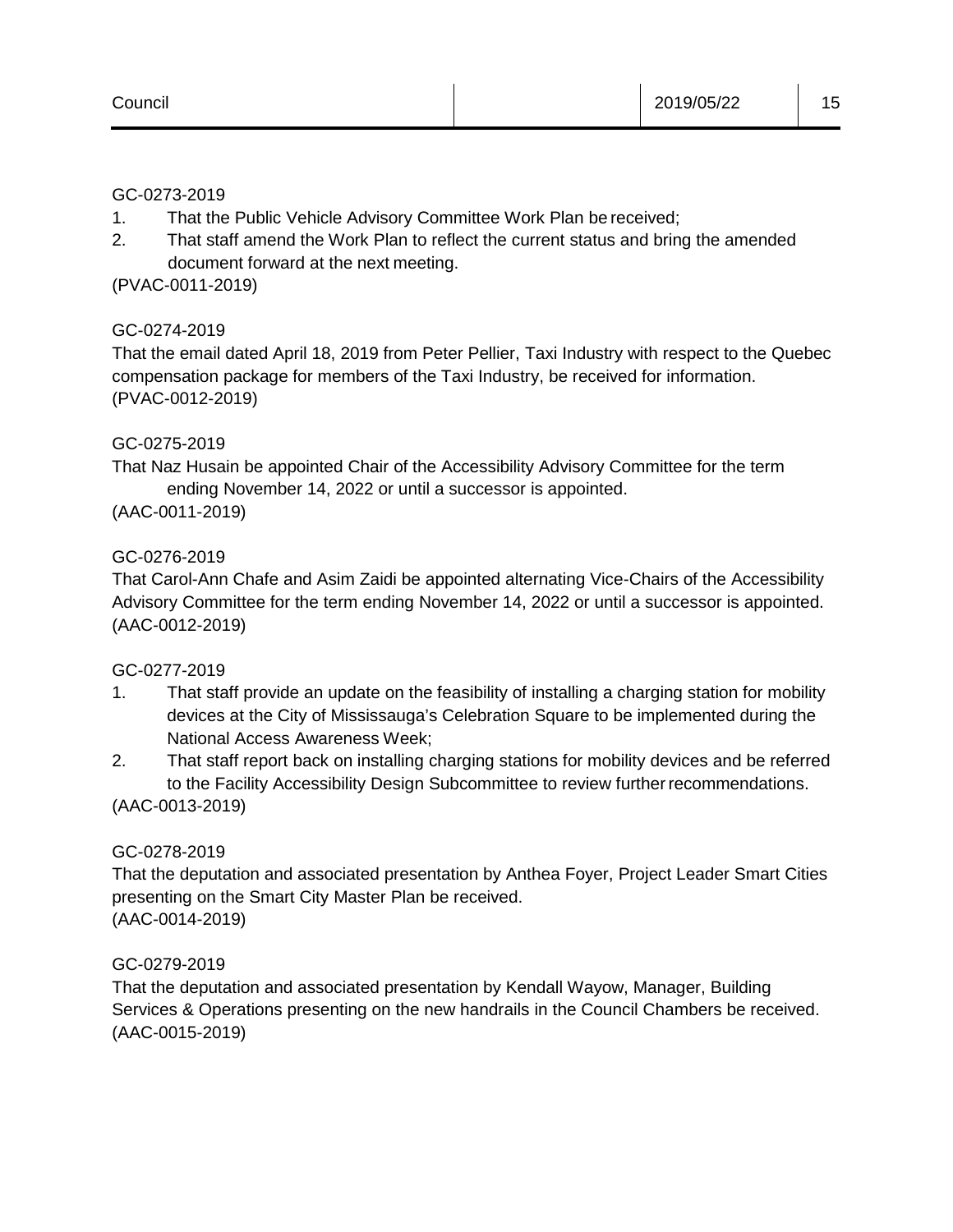#### GC-0280-2019

That the deputation by Keith Sheardown, Video Production Contractor, Transit Academy presenting a photo and saying thank you to the volunteers who participated in the MiWay Training Video be received.

(AAC-0016-2019)

GC-0281-2019

That the AAC Roles and Responsibilities be received. (AAC-0017-2019)

#### GC-0282-2019

- 1. That Carol-Ann Chafe, Emily Daigle, and Steven Viera be appointed to the Accessible Transportation Subcommittee of the Accessibility Advisory Committee for the term ending November 2022 or until a successors are appointed.
- 2. That Anita Sampson Binder, Carol-Ann Chafe and Rabia Khedr be appointed to the Corporate Policies and Procedures Subcommittee of the Accessibility Advisory Committee for the term ending November 2022 or until a successors are appointed.
- 3. That Carol-Ann Chafe, Emily Daigle, Clement Lowe, Steven Viera and Asim Zaidi be appointed to the Facility Accessibility Design Subcommittee of the Accessibility Advisory Committee for the term ending November 2018 or until a successor is appointed.
- 4. That Anita Sampson Binder, Carol-Ann Chafe, Alfie Smith, Steven Viera and Asim Zaidi be appointed to the Promotional Awareness Subcommittee of the Accessibility Advisory Committee for the term ending November 2018 or until a successors are appointed.

(AAC-0018-2019)

# GC-0283-2019

- 1. That the verbal update provided by Dan Sadler, Accessibility Supervisor with respect to the Accessibility For Ontarians with Disabilities Act (AODA) be received;
- 2. That Dan Sadler, Accessibility Supervisor report back to a future Accessibility Advisory Committee and/or subcommittee regarding the recommendations pertaining to the Accessibility For Ontarians with Disabilities Act (AODA).

(AAC-0019-2019)

# GC-0284-2019

That the verbal update provided by Naz Husain and Carol-Ann Chafe, Citizen Members and Members of the Region of Peel Accessibility Advisory Committee be received. (AAC-0020-2019)

#### GC-0285-2019

That the 2019-2022 Accessibility Advisory Committee Terms of Reference be deferred to the next AAC meeting for further discussion. (AAC-0021-2019)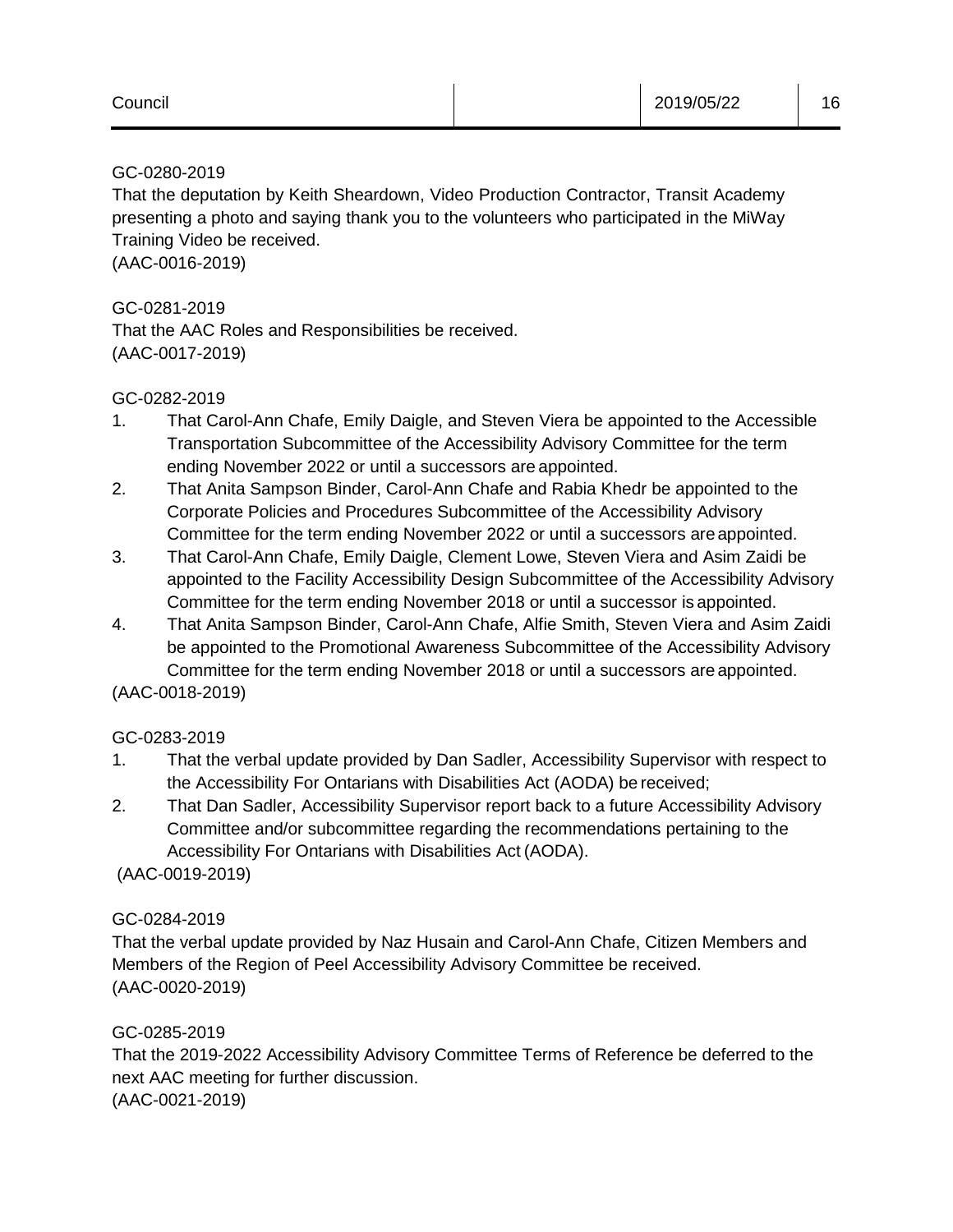GC-0286-2019

That the Accessibility Committee Work Plan will be deferred to the next AAC meeting for further discussion.

(AAC-0022-2019)

GC-0287-2019

- 1. That the presentation regarding Ecosource Accessible Garden Initiatives to the Facility Accessibility Design Subcommittee on March 18, 2019, be received;
- 2. That subject to the comments on the presentation, the Facility Accessibility Design Subcommittee is satisfied with the initiatives Ecosource is undertaking with respect to accessible gardens.

(AAC-0023-2019)

# GC-0288-2019

- 1. That the presentation regarding WZMH Architects City Centre Transit Terminal Accessibility Upgrades to the Facility Accessibility Design Subcommittee on March 18, 2019, be received;
- 2. That the Committee recommends overhead and stand-alone pillar signing be installed at the transit terminal for way-finding purposes.
- 3. That subject to the comments on the presentation, the Facility Accessibility Design Subcommittee is satisfied with the initiatives WZMH Architects is undertaking with respect to transit terminal upgrades.

(AAC-0024-2019)

# GC-0289-2019

- 1. That the presentation regarding Baker Turner Inc. Pheasant Run Park Expansion to the Facility Accessibility Design Subcommittee on March 18, 2019, be received;
- 2. That subject to the comments on the presentation, the Facility Accessibility Design Subcommittee is satisfied with the initiatives Baker Turner Inc. is undertaking with respect to the park expansion.

(AAC-0025-2019)

# GC-0290-2019

- 1. That the presentation regarding the City of Mississauga's Civic Centre Great Hall Infill to the Facility Accessibility Design Subcommittee on March 18, 2019, be received;
- 2. That subject to the comments on the presentation, the Facility Accessibility Design Subcommittee is satisfied with the initiatives the City is undertaking with respect to the great hall infill.

(AAC-0026-2019)

GC-0291-2019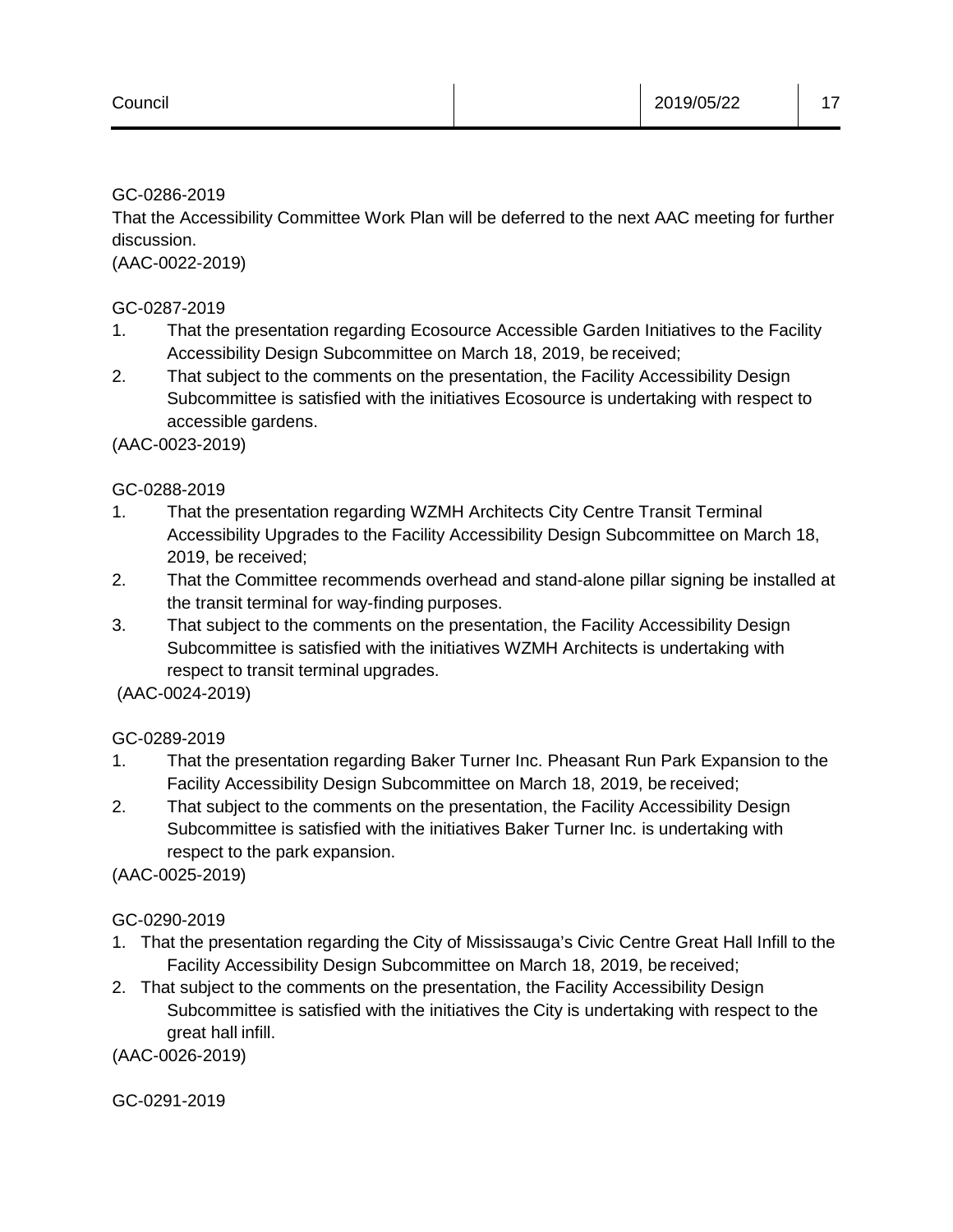That the request to alter the heritage designated property at 36 Lake Street, as per the

Corporate Report from Community Services, dated April 16, 2019, be approved. (Ward 1)

(HAC-0032-2019)

# GC-0292-2019

- 1. That the request to alter the heritage designated property at 58 Lake Street, as per the Corporate Report from the Commissioner of Community Services, dated April 16, 2019 be approved.
- 2. That if any further changes result from other City review and approval requirements, such as but not limited to building permit, committee of adjustment or site planapproval, a new heritage permit application may be required. The applicant is required to contact heritage planning at that time to review the changes prior to obtaining other approvals and commencing construction.

(Ward 1) (HAC-0033-2019)

# GC-0293-2019

That the request to alter the heritage designated property at 26 Bay Street, as per the Corporate Report from the Commissioner of Community Services, dated April 16, 2019, be approved. (Ward 1) (HAC-0034-2019)

GC-0294-2019

That the property at 3131 Merritt Avenue, which is listed on the City's Heritage Register, is not worthy of heritage designation, and consequently, that the owner's request to demolish proceed through the applicable process.

(Ward 5) (HAC-0035-2019)

# GC-0295-2019

- 1. That the Memorandum dated April 8, 2019 from Megan Piercey, Legislative Coordinator with respect to details of the 2019 Ontario Heritage Conference being held from May 30 to June 1, 2019 in Goderich, be received.
- 2. That up to two (2) Heritage Advisory Committee members be authorized to attend the 2019 Ontario Heritage Conference, on May 30 to June 1, 2019 in Goderich, Ontario, and that the costs for registration, accommodation and travel of up to \$1,625 per attendee be allocated in the 2019 Council Committees budget.

(HAC-0036-2019)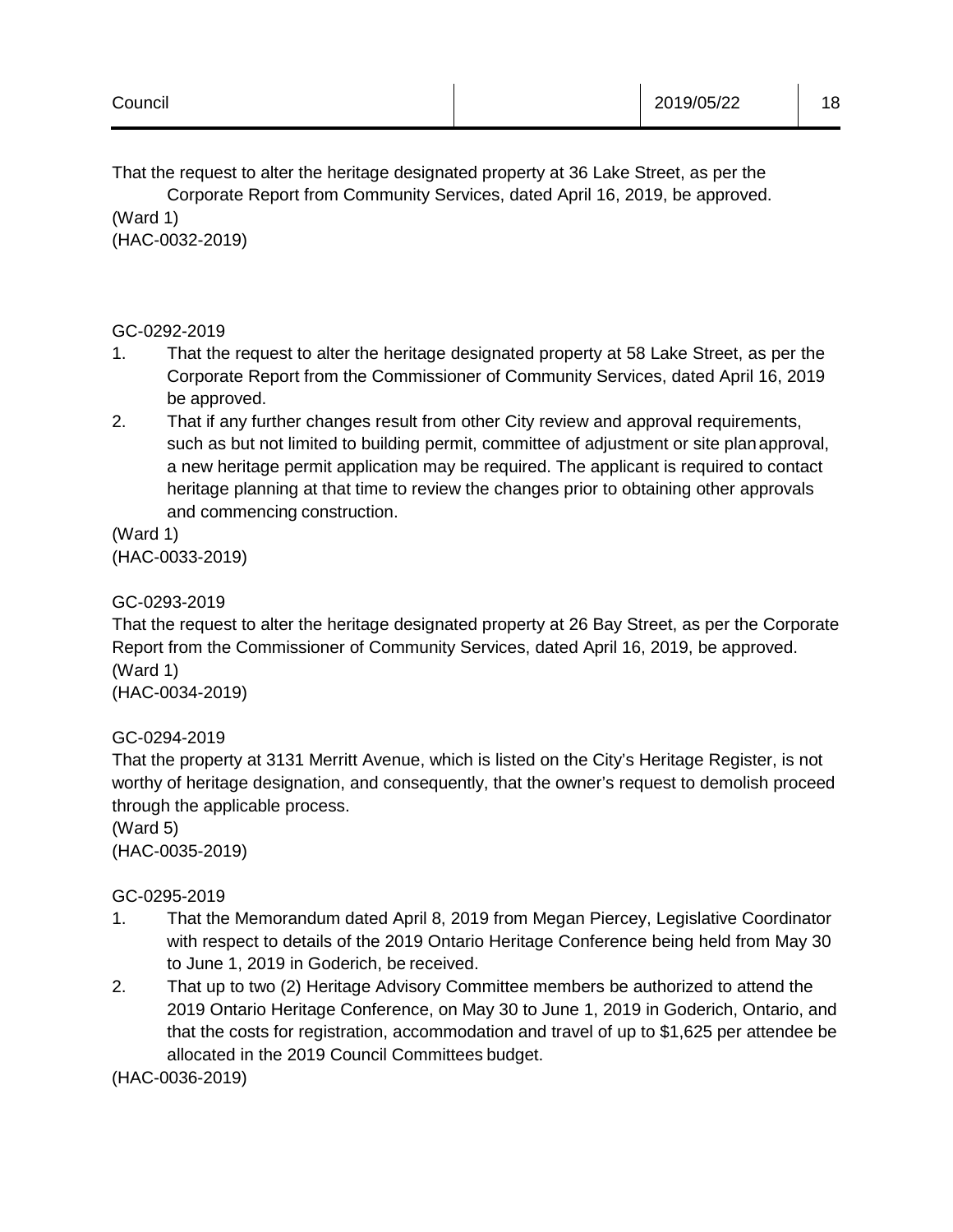#### GC-0296-2019

- 1. That the Memorandum dated March 19, 2019 from Paul Damaso, Director, Culture Division entitled Heritage Designation Working Group, be received;
- 2. That the Draft Heritage Designation Working Group Terms of Reference dated March 19, 2019, be approved.

(HAC-0037-2019)

# GC-0297-2019

That the Memorandum dated April 10, 2019 from Paul Damaso, Director, Culture Division entitled 3650 Dixie Road (Ward 3), be received. (Ward 3)

(HAC-0038-2019)

# GC-0298-2019

That the Memorandum dated March 15, 2019 from Paul Damaso, Director, Culture Division entitled New Rear Addition to a Listed Property: 943 Whittier Cres., be received. (Ward 2) (HAC-0039-2019)

GC-0299-2019

That the Memorandum dated April 16, 2019 from Paul Damaso, Director, Culture Division entitled New Heritage Designation Plaque Design, be received. (HAC-0040-2019)

# GC-0300-2019

That the verbal update on May 7, 2019 from John Dunlop, Supervisor, Heritage Planning with respect to the amendments to the Ontario Heritage Act, be received for information. (HAC-0041-2019)

#### GC-0301-2019

- 1. That General Committee approves in principle, that a by-law be enacted to provide for the ongoing regulation of TNCs as outlined in the report from the Commissioner of Transportation and Works, dated May 1, 2019 entitled "Transportation Network Company (TNC) Licensing Pilot Project Final Report".
- 2. That the report from the Commissioner of Transportation and Works dated May 1, 2019 entitled "Transportation Network Company (TNC) Licensing Pilot Project Final Report" be referred to the June 5, 2019 Council meeting.

#### GC-0302-2019

1. That the report from the City Solicitor dated April 30, 2019 entitled "Compensationfor Taxicab Licence Owners" be received for information.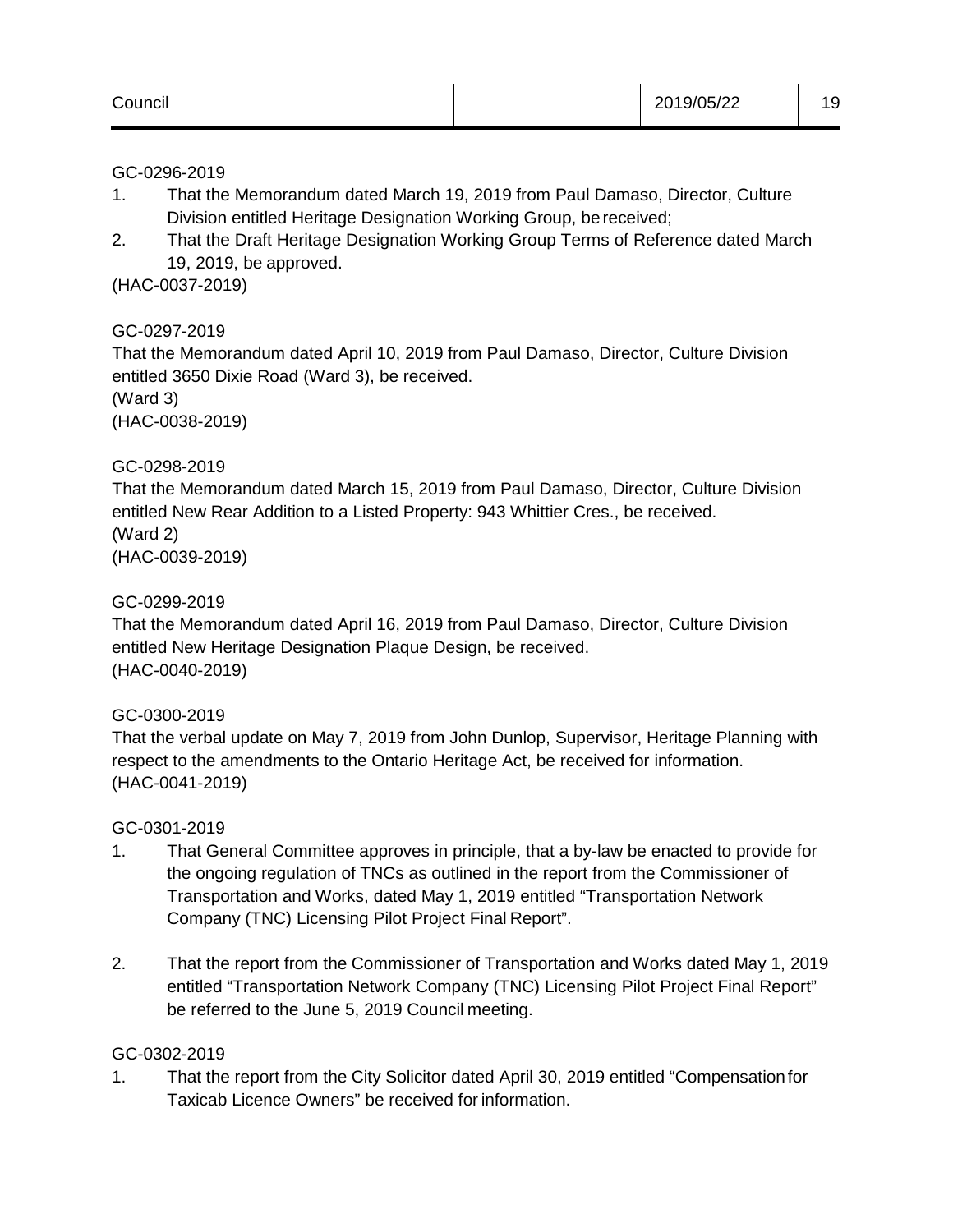- 2. That staff be directed to report back on the following matters:
	- a) The renewal of the yearly taxicab license fee
	- b) Alternative methods to work with the Provincial Government to allow compensation for Taxicab Licence Owners
	- c) An Ontario wide taxicab licence

# GC-0303-2019

That a by-law be enacted to amend Traffic By-law 555-2000, as amended, to implement a parking prohibition anytime on one side of local residential roads identified in the "Parking Plan Z-56" and "Parking Plan Z-57", as outlined in the report from the Commissioner of Transportation and Works, dated April 24, 2019, entitled "Parking Prohibition – Residential Roads (Ward 10)". (Ward 10)

# GC-0304-2019

- 1. That the Corporate Report titled "Winston Churchill Boulevard Multi-use Trail Barrier Options" dated April 30, 2019 from the Commissioner of Transportation and Works be received for information.
- 2. That staff be directed to install a barrier along the Winston Churchill Boulevard multi-use trail between Oka Road and Aquitaine Avenue section which are directly adjacent to the roadside curb.

#### GC-0305-2019

- 1. That the Mayor and City Clerk be authorized to execute an agreement in a form and content satisfactory to Legal Services, respecting various relationship matters between the City and the GTAA, as outlined in the presentation of the Commissioner of Corporate Services & CFO and the City Solicitor, dated May 9, 2019, titled The GTAA and the City of Mississauga: A Proposal to Settle Outstanding Litigation and Build a Relationship Going Forward.
- 2. That the City Solicitor or her designate be authorized to enter into Minutes of Settlement in regards to the PILT litigation matters outstanding between the City and the Government of Canada on a without costs basis and in accordance with the terms of the presentation of the Commissioner of Corporate Services & CFO and the City Solicitor, dated May 9, 2019, titled The GTAA and the City of Mississauga: A Proposal to Settle Outstanding Litigation and Build a Relationship Going Forward.
	- 4. That the City Solicitor or her designate be authorized to enter into Minutes of Settlement in regards to litigation outstanding between the City and the GTAA regarding the City's stormwater charge on a without costs basis and in accordance with the terms of the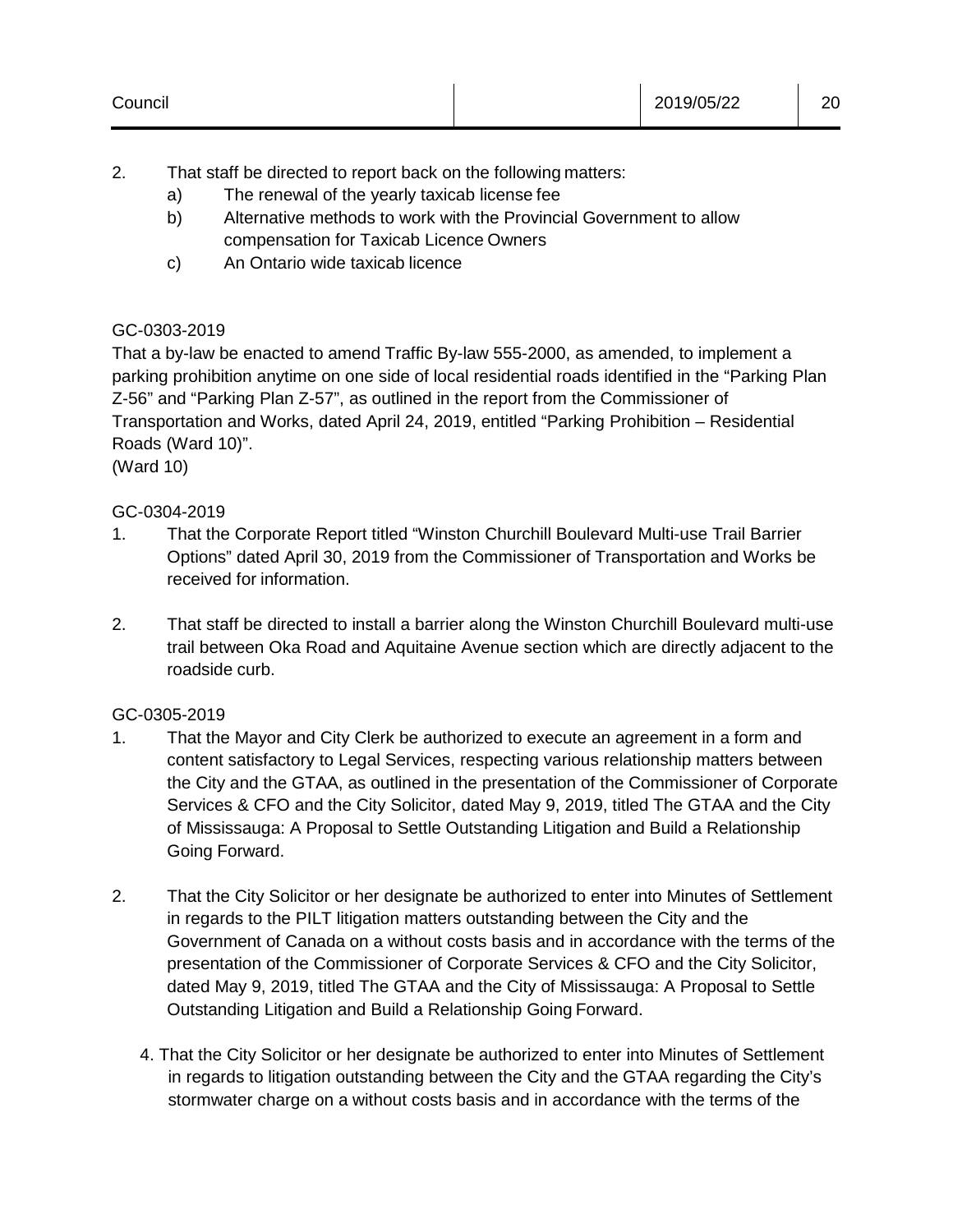presentation of the Commissioner of Corporate Services & CFO and the City Solicitor, dated May 9, 2019, titled The GTAA and the City of Mississauga: A Proposal to Settle Outstanding Litigation and Build a Relationship Going Forward

0118-2019 Moved by: C. Fonseca Seconded by: J. Kovac

| <b>RECORDED VOTE</b>       | YES | <b>NO</b> | <b>ABSENT</b> | <b>ABSTAIN</b> |
|----------------------------|-----|-----------|---------------|----------------|
| Mayor B. Crombie           | X   |           |               |                |
| Councillor S. Dasko        | X   |           |               |                |
| Councillor K. Ras          | X   |           |               |                |
| Councillor C. Fonseca      | X   |           |               |                |
| Councillor J. Kovac        | X   |           |               |                |
| Councillor C. Parrish      | X   |           |               |                |
| <b>Councillor R. Starr</b> |     |           | X             |                |
| Councillor D. Damerla      | X.  |           |               |                |
| Councillor M. Mahoney      | X   |           |               |                |
| Councillor P. Saito        | X   |           |               |                |
| Councillor S. McFadden     |     |           | X             |                |
| Councillor G. Carlson      | X   |           |               |                |

Carried  $(10, 0, 2 -$  Absent)

# **BY –LAWS ENACTED AS A RESULT OF THE CONSENT AGENDA**

0075-2019 A by-law to appoint the Board of Directors to the Port Credit Business Improvement Area (BIA) for the Term of Council ending on November 14, 2022 and to repeal By-law 0067-2018.

Resolution 0123-2019/ May 22, 2019

0076-2019 A by-law to appoint a Chief Building Official, Deputy Chief Building Official and Inspectors for the enforcement of the *Building Code Act, 1992*, as amended, for the City of Mississauga and to repeal By-law 0037-2019.

#### Resolution 0113-2019/ May 22, 2019

0077-2019 A by-law to authorize the execution of a Development Agreement between Rogers Telecommunications Limited, The Corporation of the City of Mississauga and the Regional Municipality of Peel, southwest corner Confederation Parkway and Burnhamthorpe Road West, Ward 7.

GC-0056-2019/ February 6, 2019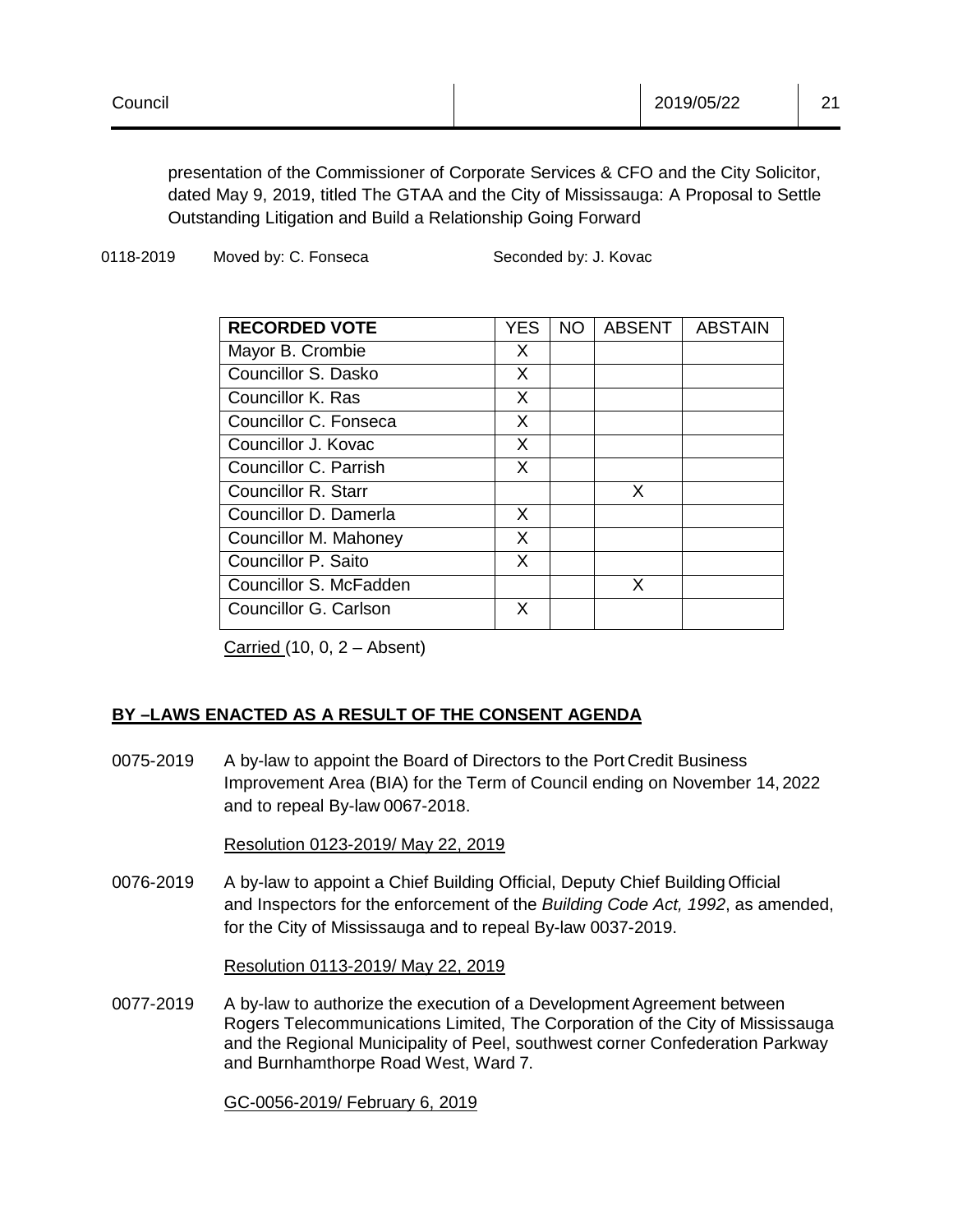| Council | 2019/05/22 | nn<br>ᅩ |
|---------|------------|---------|
|         |            |         |

0078-2019 A by-law to amend By-law 0225-2007, as amended, being a City of Mississauga Zoning By-law, to remove the "H" Holding Symbol, southwest corner of Burnhamthorpe Road West and Confederation Parkway, Ward 7.

GC-0056-2019/ February 6, 2019

0079-2019 A by-law to amend By-law 0225-2007, as amended, being a City of Mississauga Zoning By-law with respect to File OZ 17/019 W11, southeast of the intersection of Derry Road West and Saint Barbara Boulevard, Ward 11.

#### PDC-0020-2019/ March 4, 2019

0080-2019 A by-law to amend By-law 0128-2008, as amended being the Mandatory Pre-Application Meetings By-law.

PDC-0028-2019/ April 15, 2019

0081-2019 A by-law to authorize the execution of a Development Agreement for Consent File 'B' 50/17, Ward 5.

Consent File: 'B' 50/17/ May 24, 2017

0082-2019 A by-law to amend By-law 0268-2006, as amended, with respect to authorizing the Director, Revenue and Materiel Management to file complaints to the Assessment Review Board relating to requests for reconsideration of assessment, and to settle assessment appeals and requests for reconsideration of assessment, where appropriate. (Housekeeping)

Resolution 0113-2019/ May 22, 2019

0083-2019 A by-law to amend By-law 0555-2000, as amended, being the Traffic By-law with respect to parking prohibitions on various streets in Ward 10.

GC-0303-2019/ May 15, 2019

0084-2019 A by-laws to confirm the proceedings of the Council of The Corporation of the City of Mississauga at its meeting held on May 22, 2019.

#### **ADDITIONAL MATTERS APPROVED UNDER CONSENT AGENDA**

#### **14. CORRESPONDENCE**

*14.1. Information Items*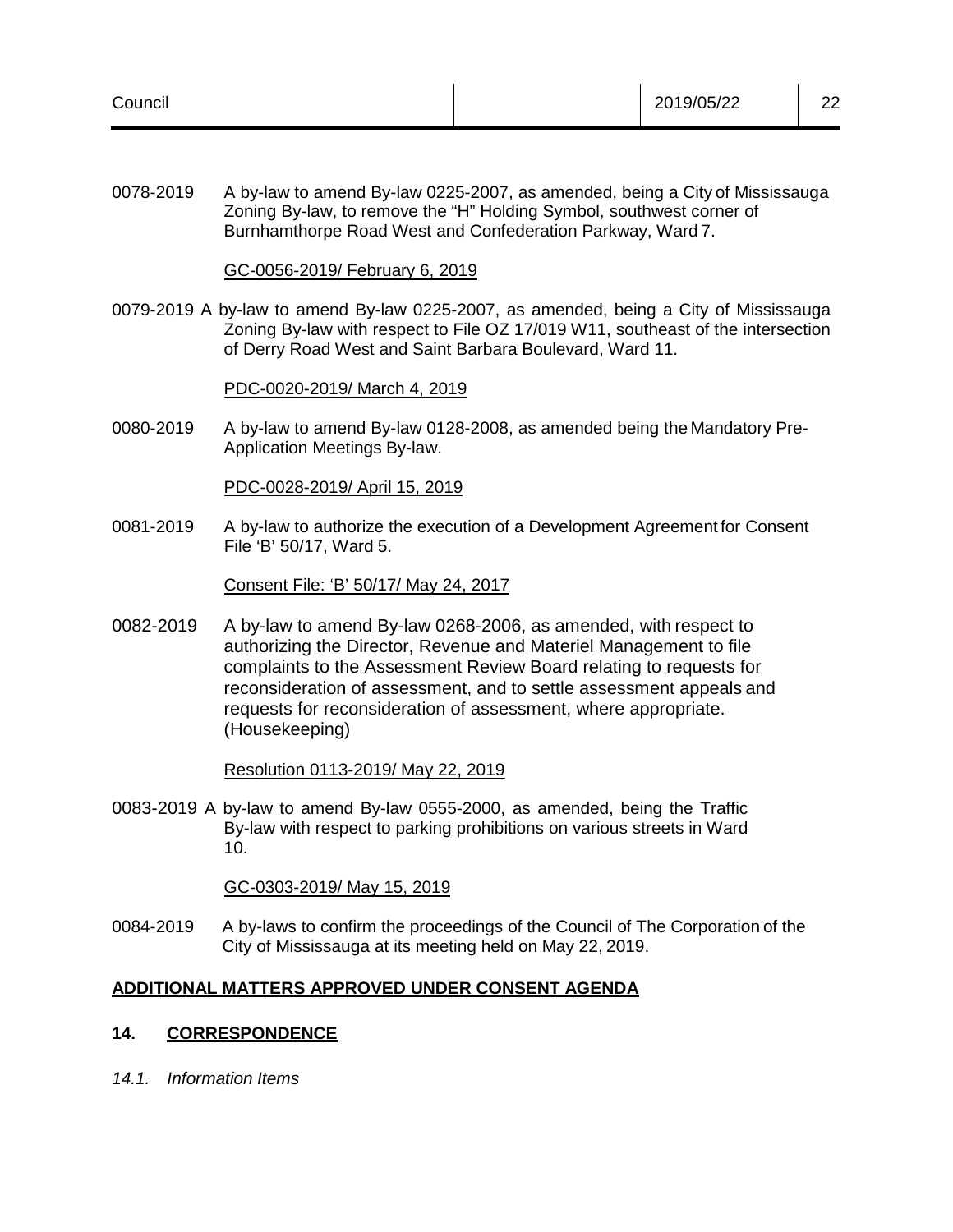14.1.1. Letter dated May 8, 2019 from Jeanne McRight, Director of Blooming Boulevards with respect to the Blooming Boulevards Pollinator Garden Pilot Project.

Item 7.4.

Received

14.1.2. Letter dated May 10, 2019 from Colonel Dan Stepaniuk, Commander 32 Canadian Brigade Group regarding Graham Walsh, Deputy City Solicitor and Commanding Officer of the Toronto Scottish Regiment.

Received

14.2. Direction Items – Nil.

# **12. UNFINISHED BUSINESS - Nil.**

# **13. PETITIONS - Nil.**

# **15. NOTICE OF MOTION**

- 15.2. Councillor Parrish is requesting that a fund of \$2 million per Ward be assigned, funded from the Tax Capital Reserve, to complete certain projects.
- 0119-2019 Moved by: C. Parrish Seconded: G. Carlson WHEREAS each Councillor knows his or her community best and is therefore uniquely aware of potential projects within local communities; and

WHEREAS each Councillor is therefore able to prioritize potential projects within an individual ward, understanding which will meet the needs of the widest crosssection of their community; and

WHEREAS there is always a need for local, publicly-accessible facilities and amenities that may not be a priority for the City as a whole; and

WHEREAS advancement of these local projects, to take advantage of the 2019 construction season, would be beneficial to the community;

THEREFORE BE IT RESOLVED: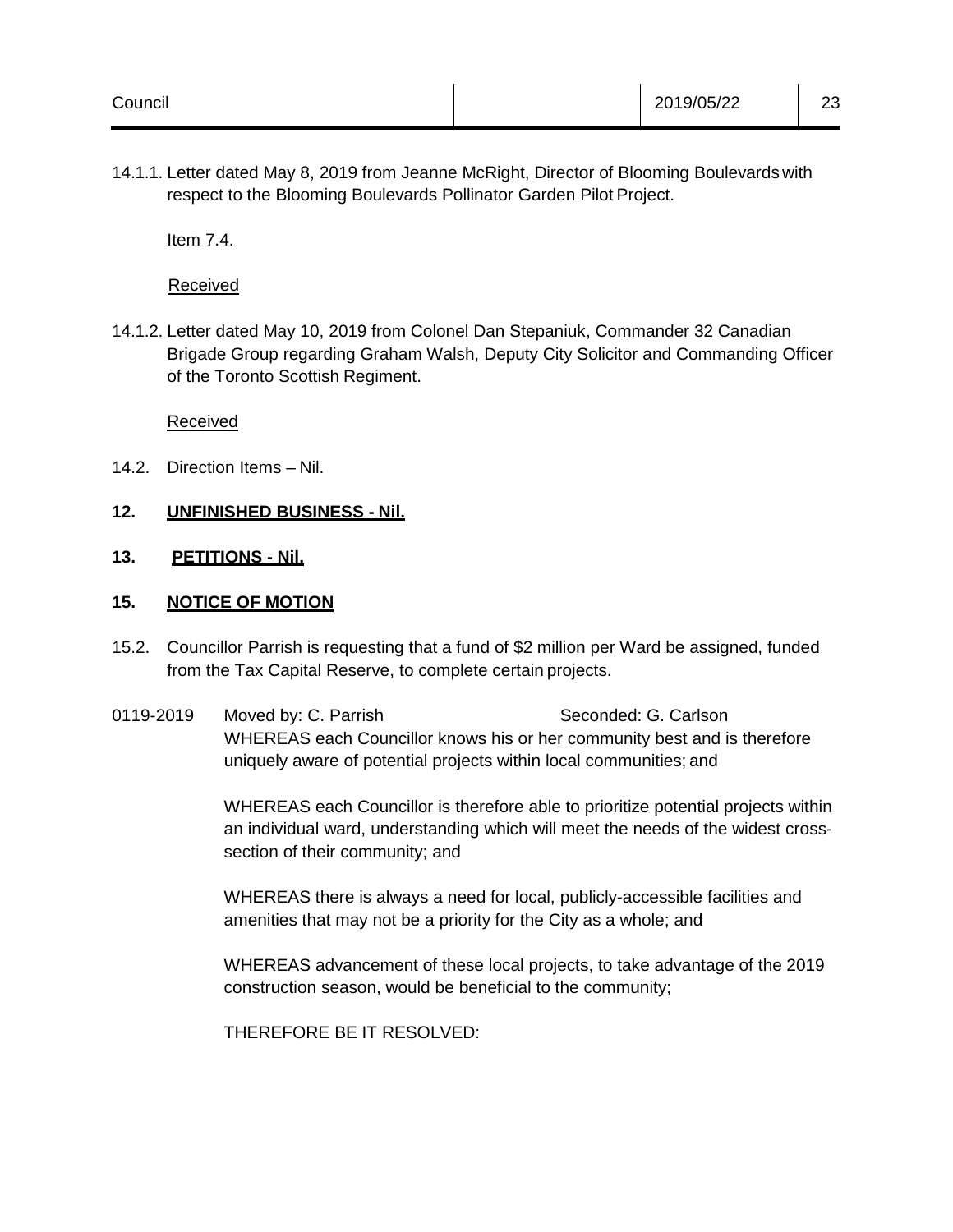A fund of \$2 million per ward be assigned as soon as is feasible, funded from the Tax Capital Reserve, to be used at the discretion of each local Councillor, who shall adhere to the following guidelines in assigning funds to projects:

- Capital projects currently unfunded or underfunded in the 2019-2020 budgets;
- Projects that can be completed, or close to completion, by the end of this Council term; at which time unused funds will be returned to general revenue;
- Projects that fall into the generally accepted categories of federal or p Provincial infrastructure programs such as recreation, tourism, transitetc.;
- The projects recommended in each ward be presented at a regular Council meeting for information and accounting purposes.

| <b>RECORDED VOTE</b>       | <b>YES</b> | <b>NO</b> | <b>ABSENT</b> | <b>ABSTAIN</b> |
|----------------------------|------------|-----------|---------------|----------------|
| Mayor B. Crombie           | X          |           |               |                |
| Councillor S. Dasko        | X          |           |               |                |
| Councillor K. Ras          | X          |           |               |                |
| Councillor C. Fonseca      | X          |           |               |                |
| Councillor J. Kovac        | X          |           |               |                |
| Councillor C. Parrish      | X          |           |               |                |
| <b>Councillor R. Starr</b> |            |           | X             |                |
| Councillor D. Damerla      | X          |           |               |                |
| Councillor M. Mahoney      | X          |           |               |                |
| Councillor P. Saito        | X          |           |               |                |
| Councillor S. McFadden     |            |           | X             |                |
| Councillor G. Carlson      | X          |           |               |                |

Carried  $(10, 0, 2 -$  Absent)

- 15.3. Councillor Parrish is requesting that Council approve up to \$30,000 from theMunicipal Accommodation Tax Reserve for a consultant to work with the City's Tourism staff to create a Tourism and Marketing Plan and Business Rationale to assist with the grant applications to realize a joint City/Malton BIA project.
- 0120-2019 Moved by C. Parrish Seconded by: P. Saito

WHEREAS the AVRO Arrow was designed and built in the Village of Malton by the A.V. Roe Canada Corporation, establishing Canada as a world leader in research and development as of March 25, 1958; and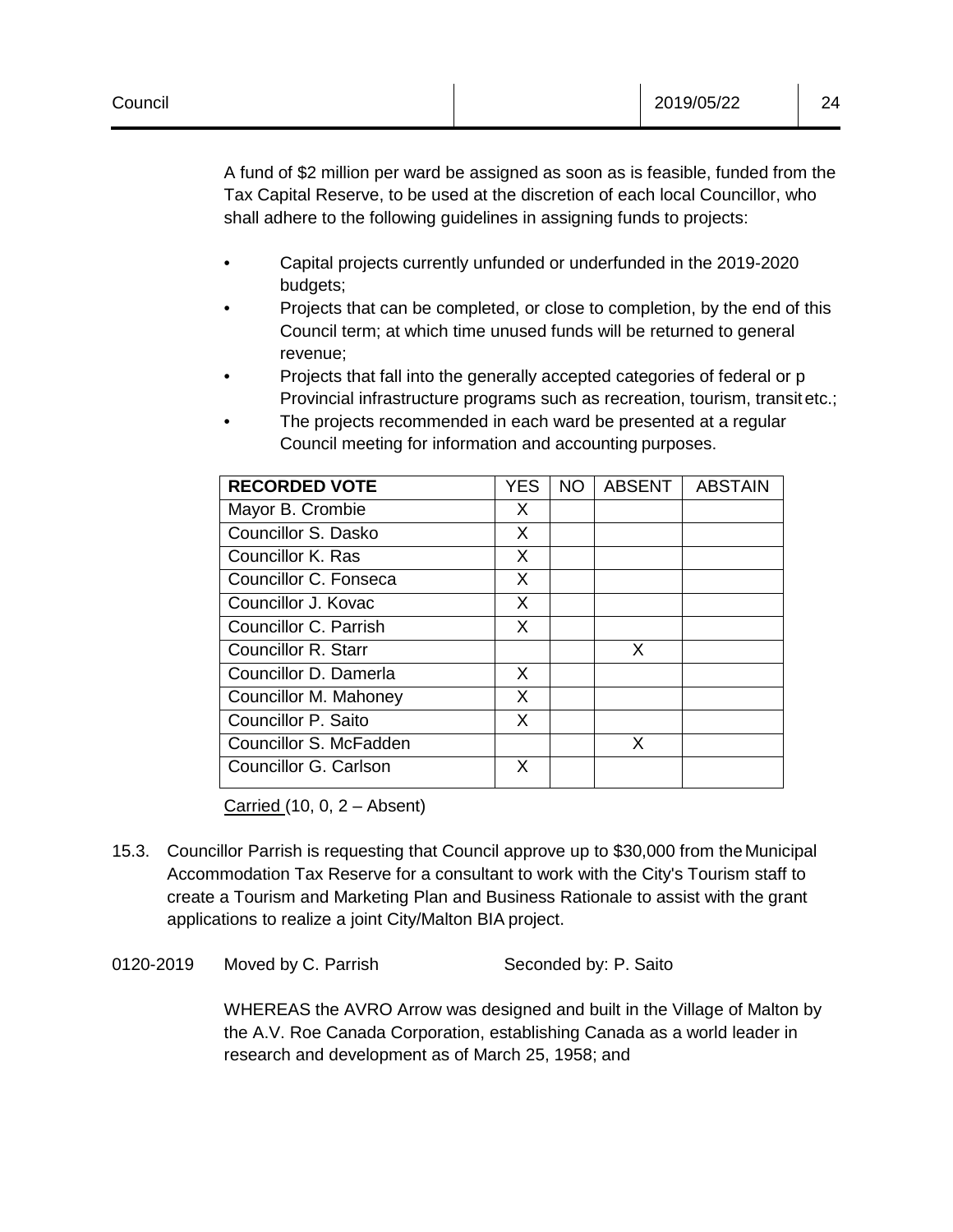WHEREAS this year marks the 60th Anniversary of "Black Friday" when Prime Minister John Diefenbaker cancelled the AVRO Arrow program and ordered the destruction of all traces of its existence - six jets as well as all parts and plans; and

WHEREAS the Malton B.I.A. commissioned and funded the engineering drawings and budget estimates for a full-sized, wind and ice resistant metal Arrow to be displayed on a 60 foot pedestal at the City owned Legion Garden in Paul Coffey Park, Derry Road East, Malton; and

WHEREAS building the Arrow serves several significant purposes:

- It honours Malton's vibrant aviation history that began with Britain's entrusting it's junior ally - using farmers and shop keepers - to build over 600 of their Lancaster Bombers and trainers in World War 11;
- It commemorates a fully Canadian designed and built supersonic jet the most powerful and fastest long-range, all-weather fighter in existence at that time - years ahead of the technology of the day;
- It provides a significant landmark for Mississauga, clearly visible to passengers flying in and out of Pearson International Airport;
- It will greatly improve the condition of one of the most economically challenged and isolated communities in our City, by attracting tourists to view the only full-sized model on display.

#### THEREFORE IT BE RESOLVED:

Council approve up to \$30,000 from the Municipal Accommodation Tax Reserves for a consultant to work with the City's tourism staff to create a Tourism and Marketing Plan, and a Business Rationale, to assist with the grant applications needed to realize a joint City/Malton B.I.A. project of this magnitude.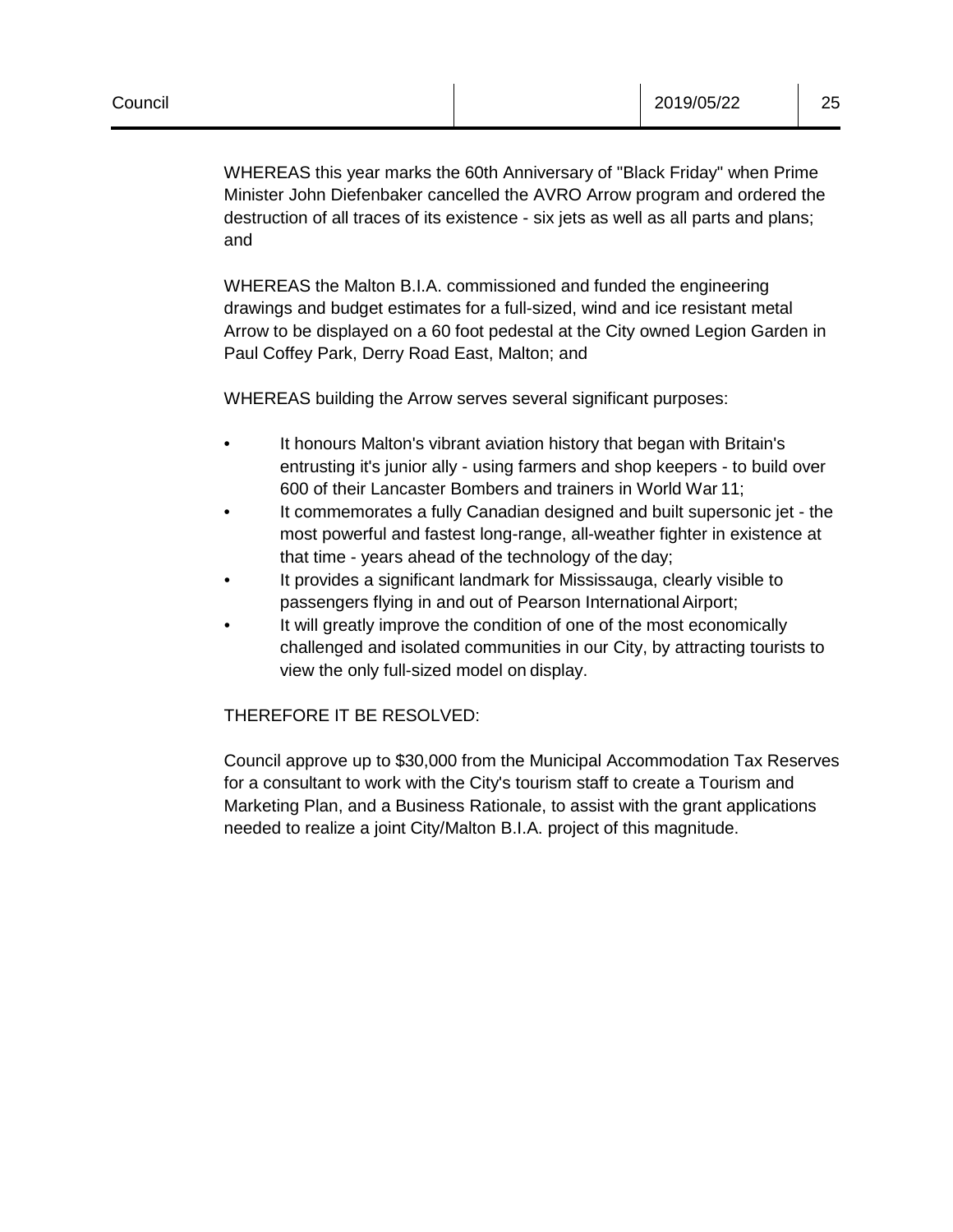| <b>RECORDED VOTE</b>   | <b>YES</b> | NO. | <b>ABSENT</b> | <b>ABSTAIN</b> |
|------------------------|------------|-----|---------------|----------------|
| Mayor B. Crombie       | X.         |     |               |                |
| Councillor S. Dasko    | X          |     |               |                |
| Councillor K. Ras      | X          |     |               |                |
| Councillor C. Fonseca  | X          |     |               |                |
| Councillor J. Kovac    | X          |     |               |                |
| Councillor C. Parrish  | X          |     |               |                |
| Councillor R. Starr    |            |     | X             |                |
| Councillor D. Damerla  | X          |     |               |                |
| Councillor M. Mahoney  | X          |     |               |                |
| Councillor P. Saito    | X          |     |               |                |
| Councillor S. McFadden |            |     | X             |                |
| Councillor G. Carlson  | X          |     |               |                |

Carried (10, 0, 2 – Absent)

- 15.4. Councillor Damerla is requesting that amendments be made to the Official Plan and the Downtown Cooksville Character Area.
- 0121-2019 Moved by: D. Damerla Seconded by: M. Mahoney

WHEREAS the Cooksville area, particularly the lands surrounding the intersection of Dundas Street and Hurontario Street (colloquially known as the "Corner of 5 & 1 O") is of historic significance to the City of Mississauga;

AND WHEREAS the last comprehensive review of lands in the Cooksville area, which today forms the Cooksville Neighbourhood, Downtown Cooksville and Downtown Hospital Character Areas, was approved by the Region of Peel on August 11, 1998 (Amendment 3 to City Plan), and provides the basis for current Official Plan policies that guide development in the area;

AND WHEREAS the last comprehensive review of lands in the Downtown Fairview Character Area included areas formerly known as the Fairview Residential District and Mississauga Valleys Residential District, approved by the Region of Peel on October 20, 1998 (Amendment 9 to City Plan) and December 24, 1999 (Amendment 21 to City Plan), respectively, and provides the basis for current Official Plan policies that guide development in the area;

AND WHEREAS the recommendations in the report entitled Hurontario/Main Street Corridor Master Plan, approved by City Council in June 2010, provides a planning and urban design framework that envisions a mixed use, pedestrian oriented corridor, and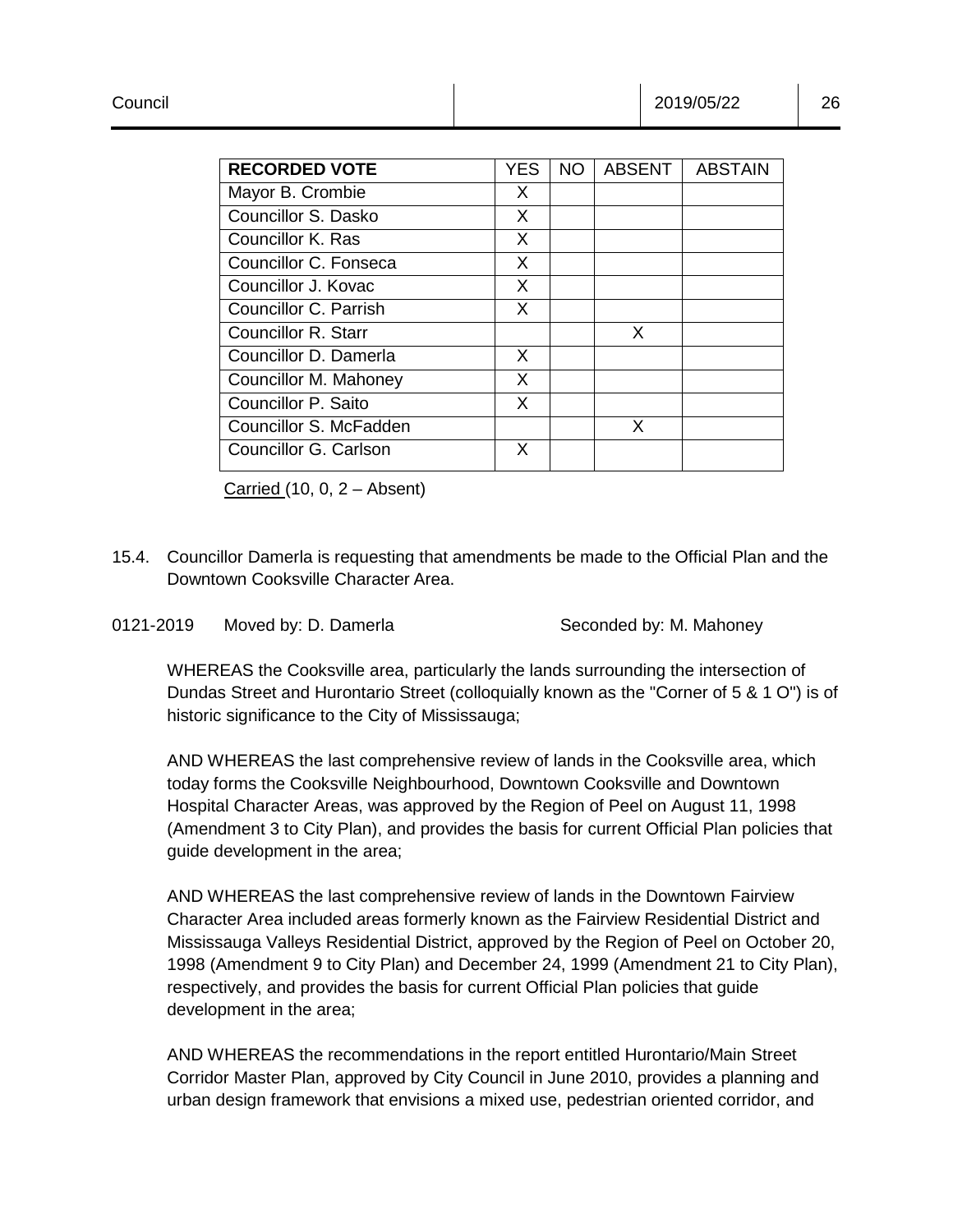makes recommendations on land use and urban design and that light rail transit be the rapid transit solution for Hurontario Street;

AND WHEREAS the Cooksville Mobility Hub Master Plan Study was completed in 2011, in partnership with Metrolinx to develop a long-term vision and integrated development framework for the Cooksville GO Station and surrounding lands;

AND WHEREAS in June 2016 Planning and Development Committee approved a report entitled Vision Cooksville -A Long-Range Community Vision for Downtown Cooksville, which was developed in conjunction with the Cooksville community;

AND WHEREAS the Dundas Connects Master Plan, endorsed by City Council in June 2018 makes recommendations for rapid transit, land use and streetscape changes along the Dundas Corridor and would link to the Cooksville GO Station and Hurontario Light Rail Transit (LRT);

AND WHEREAS Hurontario LRT, to be completed by 2022, will build a rapid and integrated transportation network along Hurontario Street and through the Downtown Fairview, Cooksville and Hospital Character Areas linking the cities of Mississauga and Brampton and transforming the Hurontario corridor;

ND WHEREAS the Fairview, Cooksville and Hospital Downtown Character Areas are part of the Mississauga Urban Growth Centre (UGC) identified in the Growth Plan for the Greater Golden Horseshoe as an area for accommodating significant population and employment growth and is required to achieve a minimum density of 200 residents and jobs combined per hectare by 2041;

AND WHEREAS the Growth Plan for the Greater Golden Horseshoe requires major transit station areas (MTSAs) to be planned for a minimum density of 150 and 160 residents and jobs combined per hectare in areas served by GO Transit and light rail or bus rapid transit, respectively;

AND WHEREAS the Downtown Fairview, Cooksville and Hospital Character Areas include the following eight MTSAs: Matthews Gate, Central Parkway, Cooksville GO, Dundas/Hurontario, Confederation Parkway, Kirwin, Queensway, and North Service;

AND WHEREAS there is a significant supply of affordable and rental housing in the Downtown Fairview, Cooksville and Hospital Character Areas and the City has prepared a Housing Strategy to support housing affordability and protect rental housing;

AND WHEREAS the City is in need of additional parkland and is in the process of negotiating with various landowners for parkland acquisition in the Cooksville area;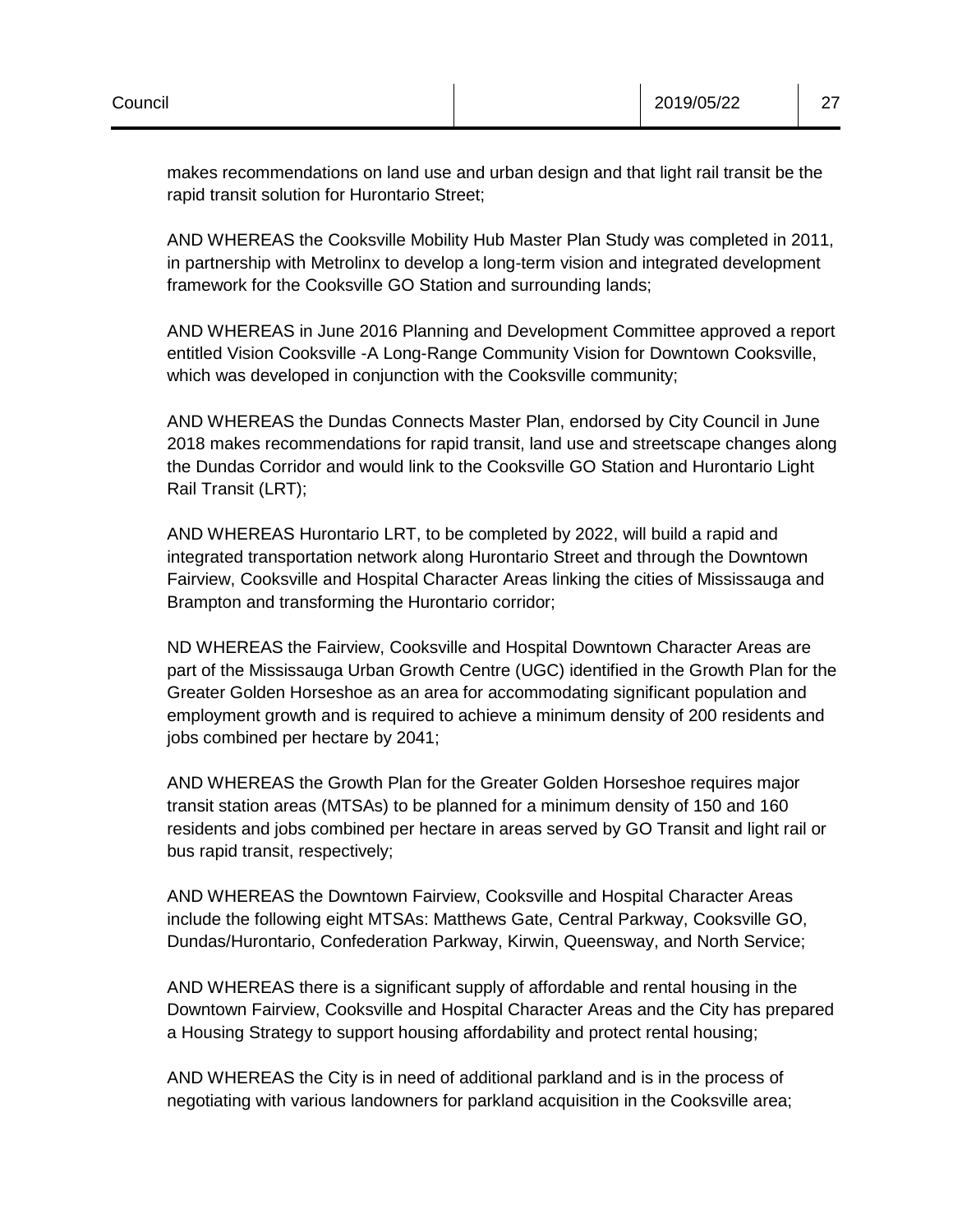AND WHEREAS the report entitled, 2019 Parks and Forestry Master Plan (Future Directions) was approved by City Council in January 2019, and recommendation 4 of the master plan references that a strategy be completed for the Cooksville Creek corridor to examine issues including, but not limited to: management of natural areas, park use potential, parkland deficiencies in the Downtown growth corridor, trail network completion and connections to existing parks;

AND WHEREAS development is generally prohibited on lands subject to flooding and there are lands subject to flooding along the Cooksville Creek;

AND WHEREAS strategic growth areas, including development opportunities in the UGC and MTSAs are areas where growth is being directed;

AND WHEREAS the City is experiencing development interest for lands in the Downtown Fairview, Cooksville and Hospital Character Areas and is in need of updated land use policies;

AND WHEREAS the Cooksville area, particularly lands surrounding the "Corner of 5 & 1 O" should develop as a walkable community with building heights and urban design elements that respect the historic character and significance of the Cooksville community;

NOW THEREFORE BE IT RESOLVED THAT the Planning and Building Department:

- 1. prepare amendments to the Official Plan and zoning regulations for Downtown Fairview, Cooksville and Hospital Character Areas to guide future growth and development that take into consideration previous studies and plans; and
- 2. prepare amendments for the Downtown Cooksville Character Area that have regard for the area's historic character and significance, explore opportunities to increase mid-rise buildings, regulate the number of residential units by built form, make increasing greenspace a planning requirement, and other matters that would create a vibrant, walkable community that offers a variety of built forms and housing choices and supports transit investments.

| <b>RECORDED VOTE</b>  | YES | NO ABSENT | <b>ABSTAIN</b> |
|-----------------------|-----|-----------|----------------|
| Mayor B. Crombie      |     |           |                |
| Councillor S. Dasko   |     |           |                |
| Councillor K. Ras     |     |           |                |
| Councillor C. Fonseca |     |           |                |
| Councillor J. Kovac   |     |           |                |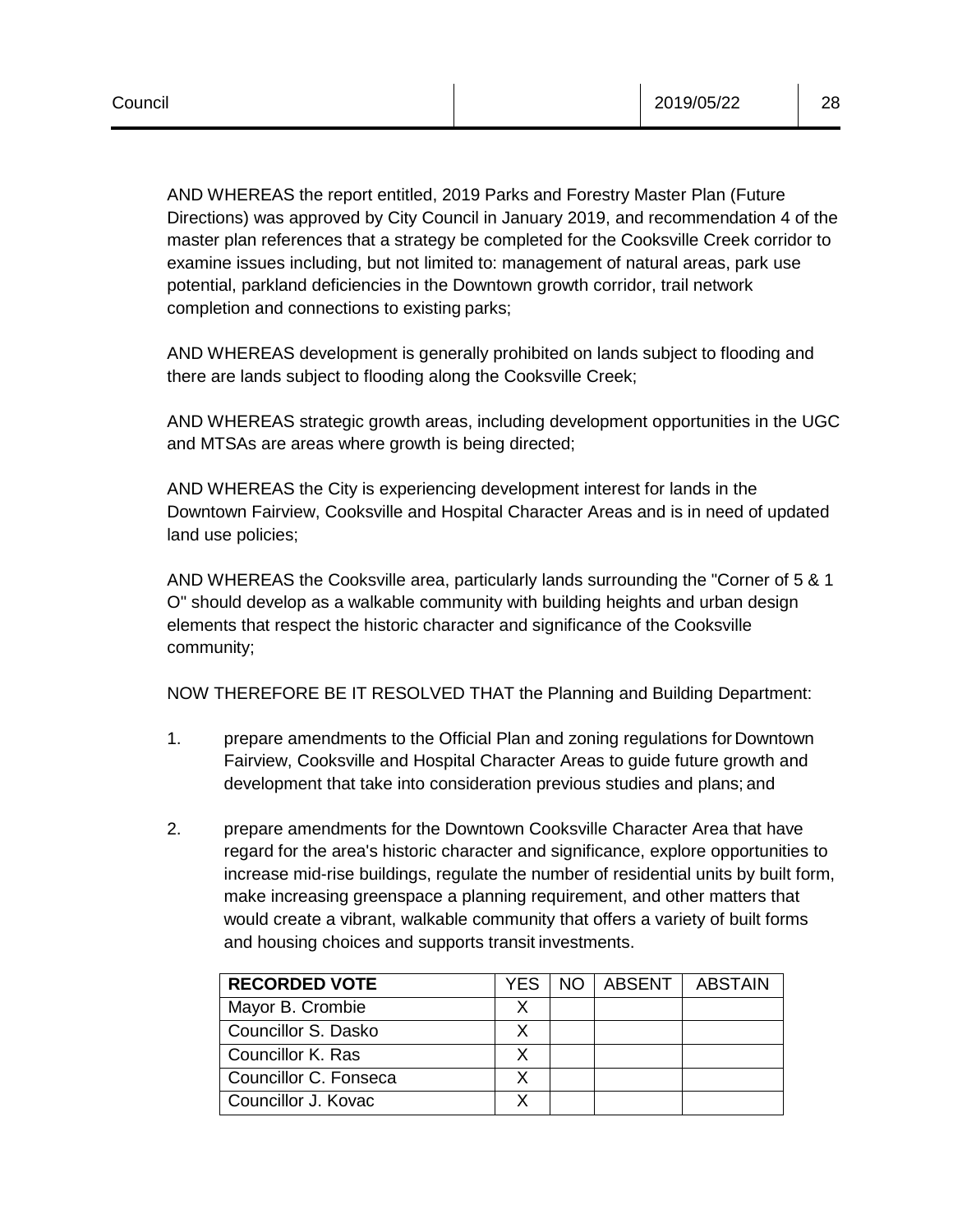| Councillor C. Parrish  |   |  |  |
|------------------------|---|--|--|
| Councillor R. Starr    |   |  |  |
| Councillor D. Damerla  |   |  |  |
| Councillor M. Mahoney  |   |  |  |
| Councillor P. Saito    | x |  |  |
| Councillor S. McFadden |   |  |  |
| Councillor G. Carlson  |   |  |  |
|                        |   |  |  |

Carried (10, 0, 2 – Absent)

#### **16. MOTIONS**

- 16.1. To close to the public a portion of the Council meeting to be held on May 22, 2019, to deal with various matters. (See Item 21 Closed Session)
- 0122-2019 Moved by: P. Saito Seconded by: G. Carlson

WHEREAS the Municipal Act, 2001, as amended (the "Act"), requires Council to pass a resolution prior to closing part of a meeting to the public;

AND WHEREAS the Act requires that the resolution states the act of the holding of the closed meeting and the general nature of the matter to be considered at the closed meeting;

NOW THEREFORE be it resolved that a portion of the Council meeting held on May 22, 2019 shall be closed to the public to deal with the following matters:

- (a) Pursuant to the Municipal Act, Section 239 (2):
	- (i) Litigation or potential litigation, including matters before administrative tribunals, affecting the municipality or local board: Instructions on a proposed settlement of the appeal of By-law No. 0109-2018 respecting the Old Port Credit Village Heritage Conservation District and District Plan to the Local Planning Appeal Tribunal by the Sunder Group of Companies Ltd. (Ward 1)
- (b) Pursuant to the Municipal Act, Section 239 (3.1.):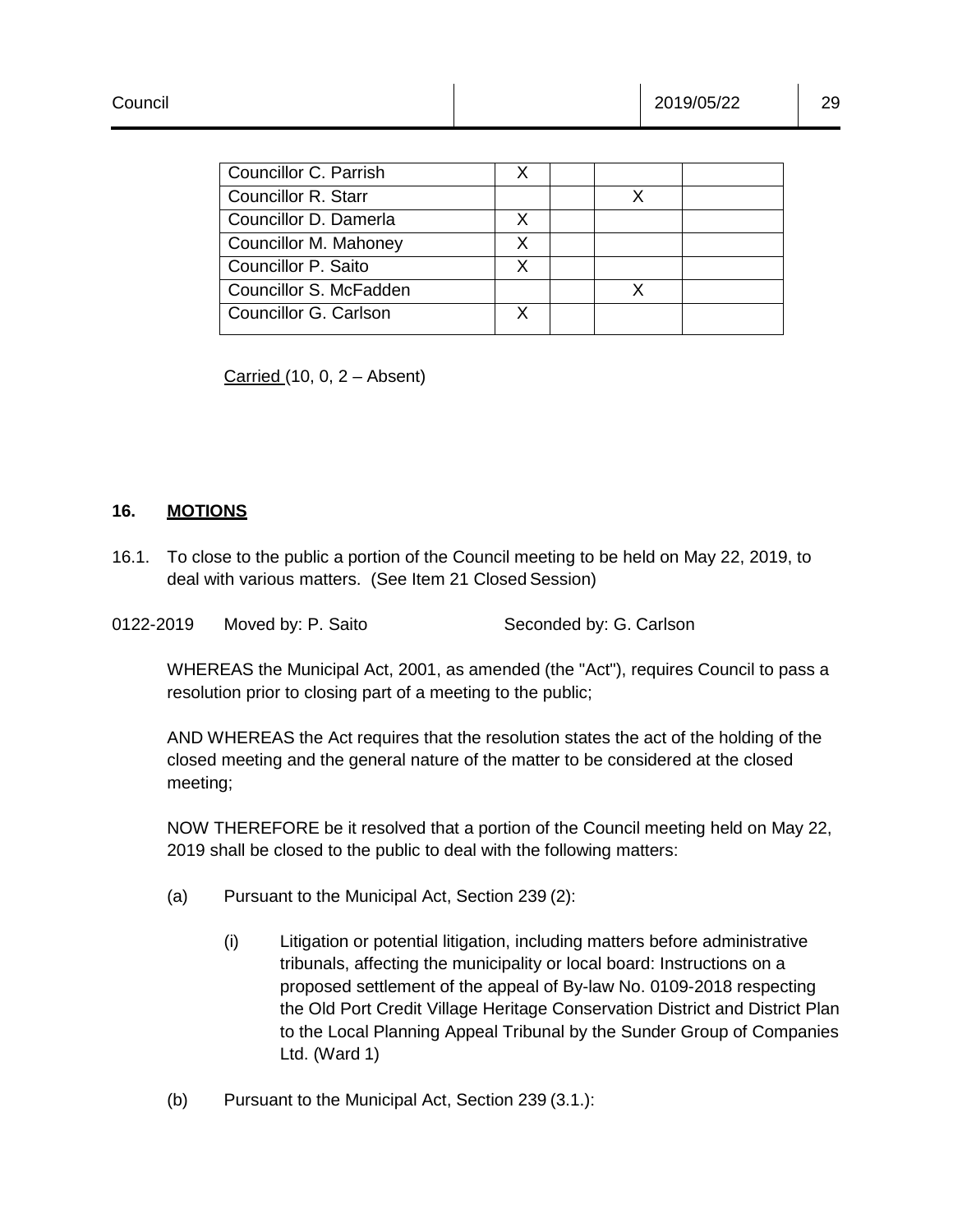| <b>RECORDED VOTE</b>       | <b>YES</b> | NO. | <b>ABSENT</b> | <b>ABSTAIN</b> |
|----------------------------|------------|-----|---------------|----------------|
| Mayor B. Crombie           | X          |     |               |                |
| Councillor S. Dasko        | X          |     |               |                |
| Councillor K. Ras          | X          |     |               |                |
| Councillor C. Fonseca      | X          |     |               |                |
| Councillor J. Kovac        | X          |     |               |                |
| Councillor C. Parrish      | X          |     |               |                |
| <b>Councillor R. Starr</b> |            |     | X             |                |
| Councillor D. Damerla      | X          |     |               |                |
| Councillor M. Mahoney      | X          |     |               |                |
| Councillor P. Saito        | X          |     |               |                |
| Councillor S. McFadden     |            |     | X             |                |
| Councillor G. Carlson      | X          |     |               |                |

(i) Educational Session: Regional Governance Review

Carried  $(10, 0, 2 -$  Absent)

- 16.2. To enact a by-law to appoint the Board of Directors to the Port Credit Business Improvement Area (BIA) for the Term of Council ending on November 14, 2022.
- 0123-2019 Moved by: S. Dasko Seconded by: K. Ras

WHEREAS pursuant to Section 204 of the Municipal Act, 2001, S.O. 2001, c.25, as amended, Council may pass by-laws to establish a Board of Management for an improvement area for a term of office concurrent with that of the Council that appoints them or until their successors are appointed;

NOW THEREFORE BE IT RESOLVED:

- 1. That a by-law be enacted to appoint the following individuals to the Board of Management for the Port Credit Business Improvement Area for a term of office to expire on November 14, 2022, or until such time as their successors are appointed:
- 2.
- (i) Scott Higginson
- (ii) Theresa Baird
- (iii) John Pappas
- (iv) Ric Cooper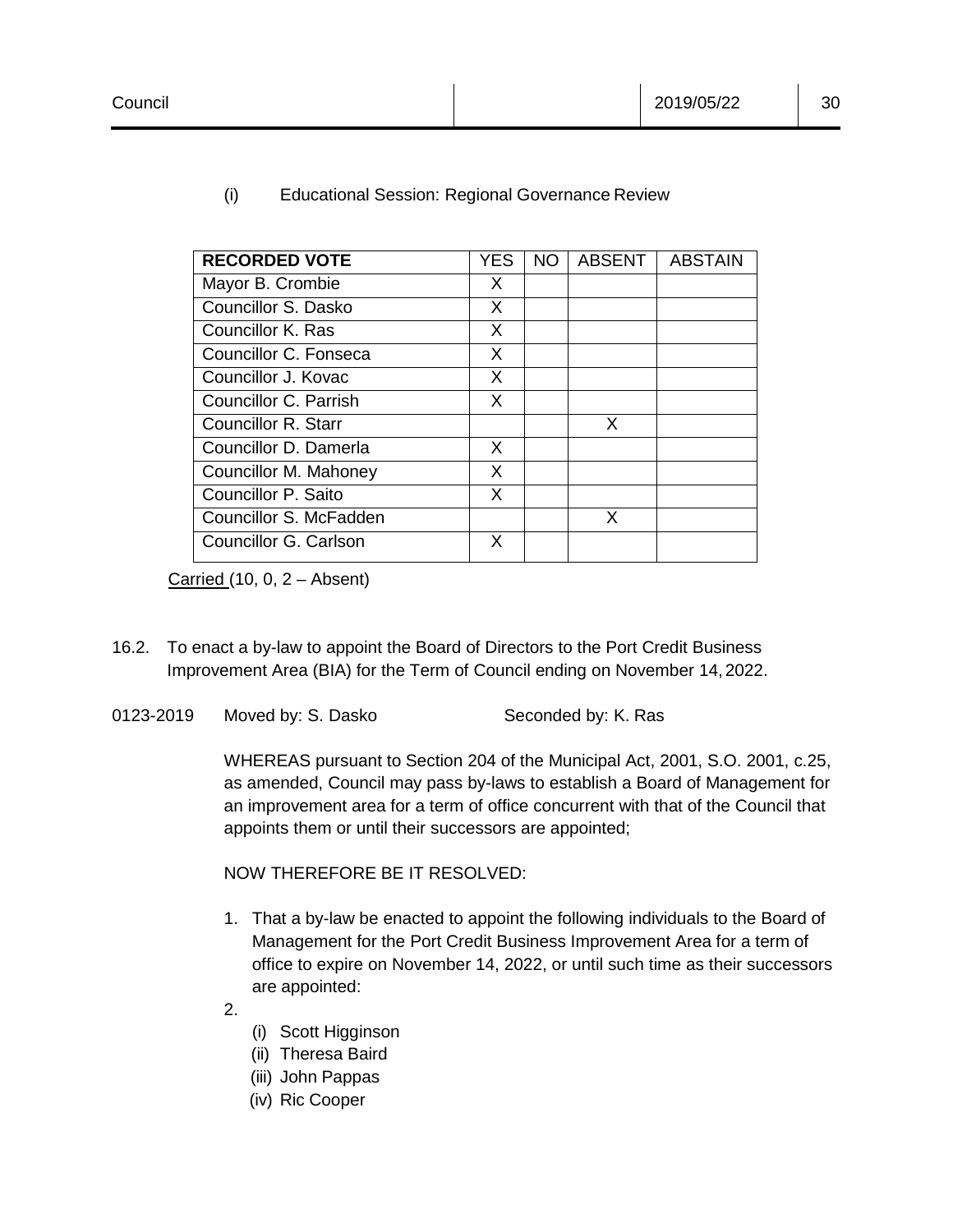- (v) Claudette Hope-Edwards
- (vi) Ann Ivy Male
- (vii) Elsinore Blas
- (viii) Brenda McGarrell
- (ix) Lydia Ordonez-Niles
- (x) Jake Peddler
- (xi) Nina Tsougios
- (xii) Councillor Stephen Dasko
- 3. That By-law 0067-2018 is hereby repealed.

| <b>RECORDED VOTE</b>       | <b>YES</b> | <b>NO</b> | <b>ABSENT</b> | <b>ABSTAIN</b> |
|----------------------------|------------|-----------|---------------|----------------|
| Mayor B. Crombie           | X          |           |               |                |
| Councillor S. Dasko        | X          |           |               |                |
| Councillor K. Ras          | X          |           |               |                |
| Councillor C. Fonseca      | X          |           |               |                |
| Councillor J. Kovac        | X          |           |               |                |
| Councillor C. Parrish      | X          |           |               |                |
| <b>Councillor R. Starr</b> |            |           | X             |                |
| Councillor D. Damerla      | X          |           |               |                |
| Councillor M. Mahoney      | X          |           |               |                |
| Councillor P. Saito        | X          |           |               |                |
| Councillor S. McFadden     |            |           | X             |                |
| Councillor G. Carlson      | X          |           |               |                |

Carried (10, 0, 2 – Absent)

- 16.3. To designate the City of Mississauga as a Bee City.
- 0124-2019 Moved by: J. Kovac Seconded by: C. Fonseca

WHEREAS the goal of Bee City Canada designation is to promote healthy, sustainable habitats and communities for pollinators; and

WHEREAS bees and other pollinators around the globe have experienced dramatic declines due to land fragmentation, habitat loss, use of pesticides, industrialized agriculture, climate change and the spread of pests and diseases, with serious implications for the future health of flora and fauna; and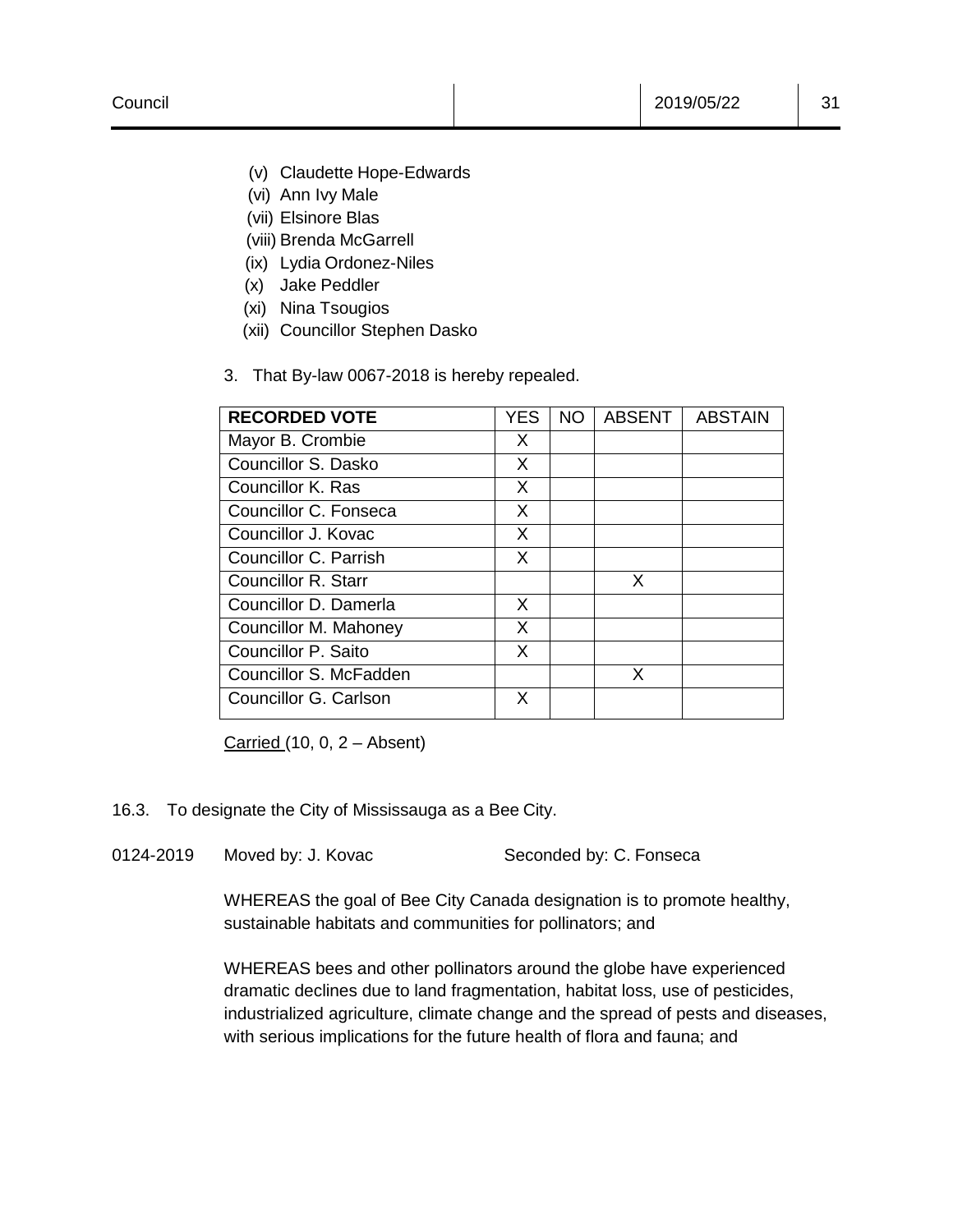WHEREAS supporting pollinators fosters environmental awareness and sustainability, and increases interactions and engagement among community stewards; and

WHEREAS by becoming a Bee City, the City of Mississauga can highlight initiatives already in place and further engage local communities in an environment of creativity and innovation which will promote a healthier life for our community;

THEREFORE BE IT RESOLVED that staff be authorized to submit the Bee City Canada Application to designate the City of Mississauga as a Bee City; and

BE IT ALSO RESOLVED that the City of Mississauga accepts the designation and commits to the standards of the Bee City Canada Program.

| <b>RECORDED VOTE</b>       | YES | NO | <b>ABSENT</b> | <b>ABSTAIN</b> |
|----------------------------|-----|----|---------------|----------------|
| Mayor B. Crombie           | X   |    |               |                |
| Councillor S. Dasko        | X   |    |               |                |
| Councillor K. Ras          | X   |    |               |                |
| Councillor C. Fonseca      | X   |    |               |                |
| Councillor J. Kovac        | X   |    |               |                |
| Councillor C. Parrish      | X   |    |               |                |
| <b>Councillor R. Starr</b> |     |    | X             |                |
| Councillor D. Damerla      | X   |    |               |                |
| Councillor M. Mahoney      | X   |    |               |                |
| Councillor P. Saito        | X   |    |               |                |
| Councillor S. McFadden     |     |    | X             |                |
| Councillor G. Carlson      | X   |    |               |                |

Carried  $(10, 0, 2 -$  Absent)

16.4 To amend the Debris By law.

0125-2019 Moved by: P. Saito Seconded by: M. Mahoney

WHEREAS the Debris Bylaw (219-85) refers states that No person shall throw, place or deposit refuse or debris upon private property without the consent of the owner of the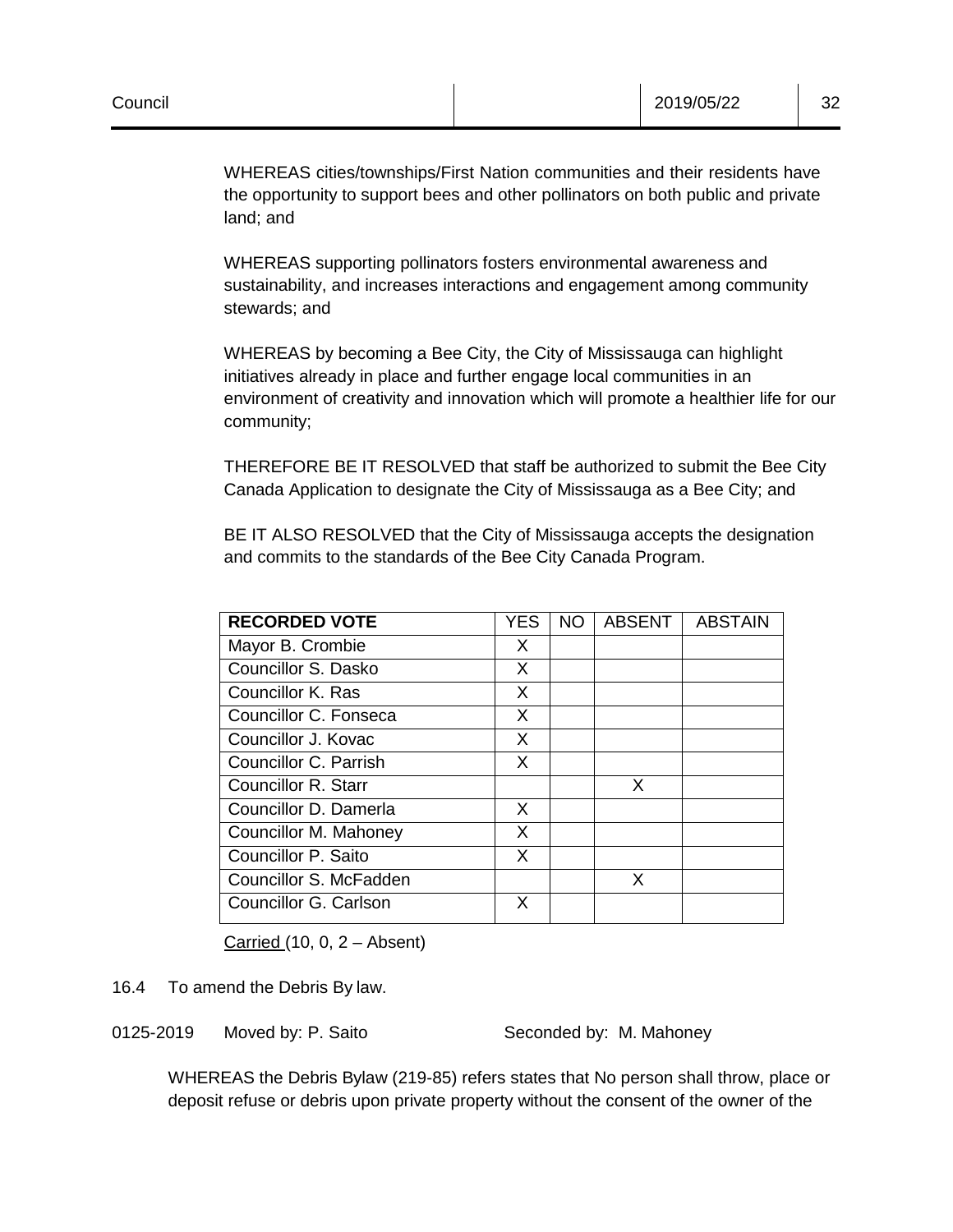property and that No person shall throw, place or deposit refuse or debris on City property without the written consent of the corporation; and

WHEREAS Mississauga News carriers have been consistently tossing newspapers on city boulevards, roadways and ends of driveways across the city; and

WHEREAS Councillors have received numerous complaints from residents about this practice of littering, there needs to be a minor amendment to the Debris Bylaw (219-85).

Therefore be it resolved that staff be directed to amend the Debris Bylaw (219-85) and once amended that staff take action to enforce:

3. (1) No person shall throw, place or deposit refuse or debris upon private property [or permit refuse or debris to be thrown, placed or deposited on private property] without the consent of the owner of the property.

(2) No person shall throw, place or deposit refuse or debris on City property or [permit refuse or debris to be thrown, placed or deposited on City property] without the written consent of the corporation.

| <b>Recorded Vote</b>   | <b>YES</b> | NO. | <b>ABSENT</b> | <b>ABSTAIN</b> |
|------------------------|------------|-----|---------------|----------------|
| Mayor B. Crombie       | X          |     |               |                |
| Councillor S. Dasko    | X          |     |               |                |
| Councillor K. Ras      | X          |     |               |                |
| Councillor C. Fonseca  | X          |     |               |                |
| Councillor J. Kovac    | X          |     |               |                |
| Councillor C. Parrish  | X          |     |               |                |
| Councillor R. Starr    |            |     | X             |                |
| Councillor D. Damerla  | X          |     |               |                |
| Councillor M. Mahoney  | X          |     |               |                |
| Councillor P. Saito    | X          |     |               |                |
| Councillor S. McFadden |            |     | X             |                |
| Councillor G. Carlson  | X          |     |               |                |

Carried  $(10, 0, 2 -$  Absent)

# **18. MATTERS PERTAINING TO REGION OF PEEL COUNCIL**

Janice Baker, City Manager, spoke briefly to the Ernest and Young report and noted an in depth review of the report will be done during the close session.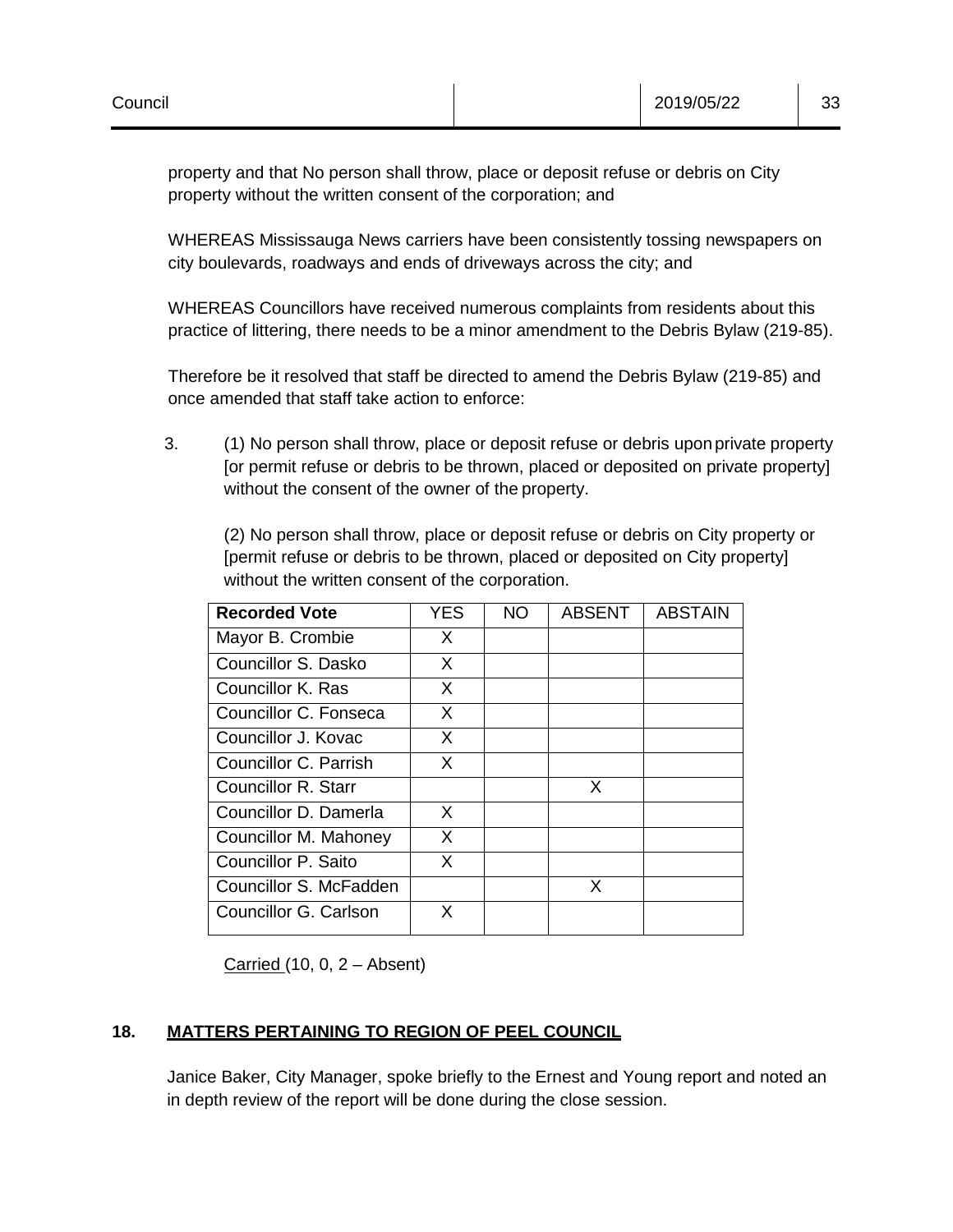Ms. Baker and Members of Council thanked Staff for their work with the report.

#### **19. ENQUIRIES**

#### **Suncor**

Councillor Parrish spoke to an email received from Suncor who is rebuilding a gas station at the corner of Morningstar Drive and Goreway Drive and noted the issues the company is facing with receiving a permit. Councillor Parrish also spoke to receiving a temporary speed bump on Redstone Drive in Malton.

#### LED Lights and Commercial Properties

Councillor Fonseca spoke to receiving a progress update for the LED street lights; and spoke to receiving an updated report on commercial properties that are in disrepair or abandoned. Geoff Wright, Commissioner of Transportation and Works, noted the lights are still being worked on and will provide updates

#### Traffic Requests and Basement Heights

Councillor Dasko spoke to a request for a stop light at Benson Ave and Lakeshore Rd W., a speed reduction in the Nola area, Port Credit and for a review of regulations pertaining to basement height requirements.

#### Developmental Charges

Councillor Damerla spoke to an update for a previous request regarding DC charges. Gary Kent, Commissioner Corporate Services, agreed to provide that information next week.

#### **20. OTHER BUSINESS/ANNOUNCEMENTS**

Councillor Saito noted she will be away the week of May  $27<sup>th</sup>$  for a conference and spoke to the  $7<sup>th</sup>$  Annual Seniors Affair at Meadowvale Community Centre.

#### **21. CLOSED SESSION**

The Committee moved into Closed Session at 12:02 p.m.

**21.1.** Litigation or potential litigation, including matters before administrative tribunals, affecting the municipality or local board: **In Camera # 47 - Instructions on a proposed settlement of the appeal of By-law No. 0109-2018 respecting the Old Port Credit Village Heritage Conservation District and District Plan to the Local Planning**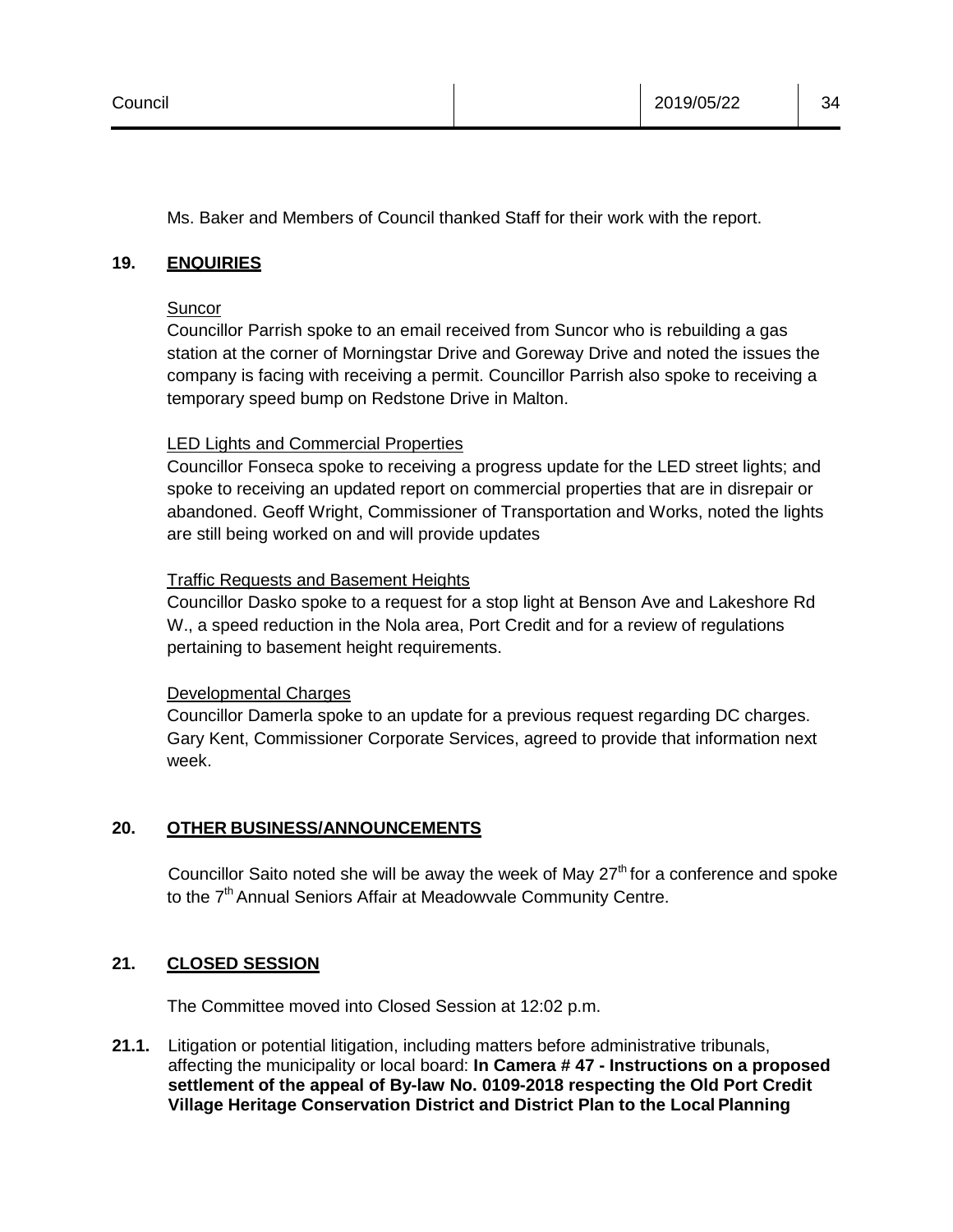#### **Appeal Tribunal by the Sunder Group of Companies Ltd. (Ward 1)**

*(Pursuant to Subsection 239 (2) of the Municipal Act, 2001)*

Councillor Dasko spoke briefly regarding the settlement of appeal with respect to Port Credit Heritage Conservation District and Sunder Group of Companies Ltd.

#### 21.2 Education Session: Regional Governance

*(Pursuant to Subsection 239 (3.1) of the Municipal Act, 2001)*

Janice Baker, City Manager and Gary Kent, Commissioner Corporate Services gave an overview regarding the Ernest and Young report on Regional Governance.

Members of Council asked questions related to the subject matter. Ms. Baker and Mr. Kent answered questions arising from the report.

Direction was given to staff to organize another Town Hall meeting in light of the information received in the Ernest and Young Report.

The Committee moved out of Close Session at 1:40 p.m.

As a result of the Closed Session, the following resolution was voted on during public session:

127-2019 Moved by: S. Dasko Seconded by: K. Ras

- 1. That Council consent to the proposed settlement of the Local Planning Appeal Tribunal appeal of By-law No. 0109-2018 respecting the Old Port Credit Village Heritage Conservation District and District Plan by the Sunder Group of Companies Ltd. consistent with the amended Old Port Credit Village Heritage Conservation District Plan 2018 attached at Appendix 1.
- 2. That the City Solicitor, or her designate, be authorized to execute Minutes of Settlement with the Sunder Group of Companies Ltd. to effect the settlement, if required.
- 3. That the City Solicitor, or her designate, be authorized to take such additional steps required to complete and implement the proposed settlement of the Local Planning Appeal Tribunal appeal of By-law No. 0109-2018 respecting the Old Port Credit Village Heritage Conservation District and District Plan with the assistance of such City staff or consultants as may be appropriate.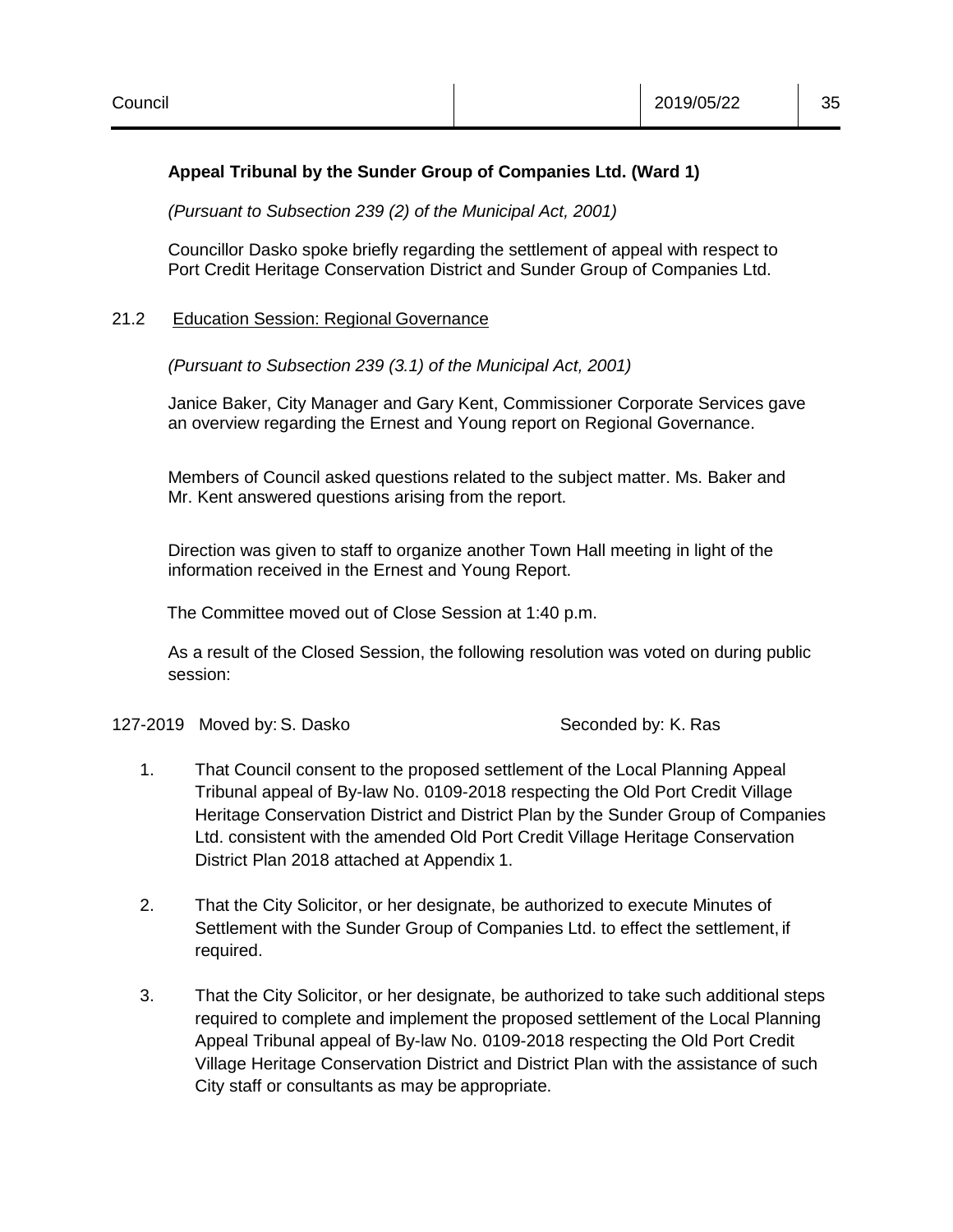| <b>RECORDED VOTE</b>   | <b>YES</b> | <b>NO</b> | <b>ABSENT</b> | <b>ABSTAIN</b> |
|------------------------|------------|-----------|---------------|----------------|
| Mayor B. Crombie       |            |           | X             |                |
| Councillor J. Tovey    | X          |           |               |                |
| Councillor K. Ras      | X          |           |               |                |
| Councillor C. Fonseca  | X          |           |               |                |
| Councillor J. Kovac    | X          |           |               |                |
| Councillor C. Parrish  |            |           | X             |                |
| Councillor R. Starr    |            |           | X             |                |
| Councillor N. Iannicca |            |           | X             |                |
| Councillor M. Mahoney  | X          |           |               |                |
| Councillor P. Saito    | X          |           |               |                |
| Councillor S. McFadden |            |           | X             |                |
| Councillor G. Carlson  | X          |           |               |                |

Carried  $(7, 0, 5 -$  Absent)

0126-2019 Moved by: K. Ras Seconded by: C. Fonseca

That the Education Session regarding the Regional Governance Review, as considered in Closed Session of the May 22, 2019 Council meeting, be received.

| <b>RECORDED VOTE</b>       | YES | NO. | <b>ABSENT</b> | <b>ABSTAIN</b> |
|----------------------------|-----|-----|---------------|----------------|
| Mayor B. Crombie           |     |     | X             |                |
| Councillor J. Tovey        | X   |     |               |                |
| Councillor K. Ras          | X   |     |               |                |
| Councillor C. Fonseca      | X   |     |               |                |
| Councillor J. Kovac        | X   |     |               |                |
| Councillor C. Parrish      |     |     | X             |                |
| <b>Councillor R. Starr</b> |     |     | X             |                |
| Councillor N. Iannicca     |     |     | X             |                |
| Councillor M. Mahoney      | X   |     |               |                |
| Councillor P. Saito        | X   |     |               |                |
| Councillor S. McFadden     |     |     | X             |                |
| Councillor G. Carlson      | X   |     |               |                |

Carried  $(7, 0, 5 -$  Absent)